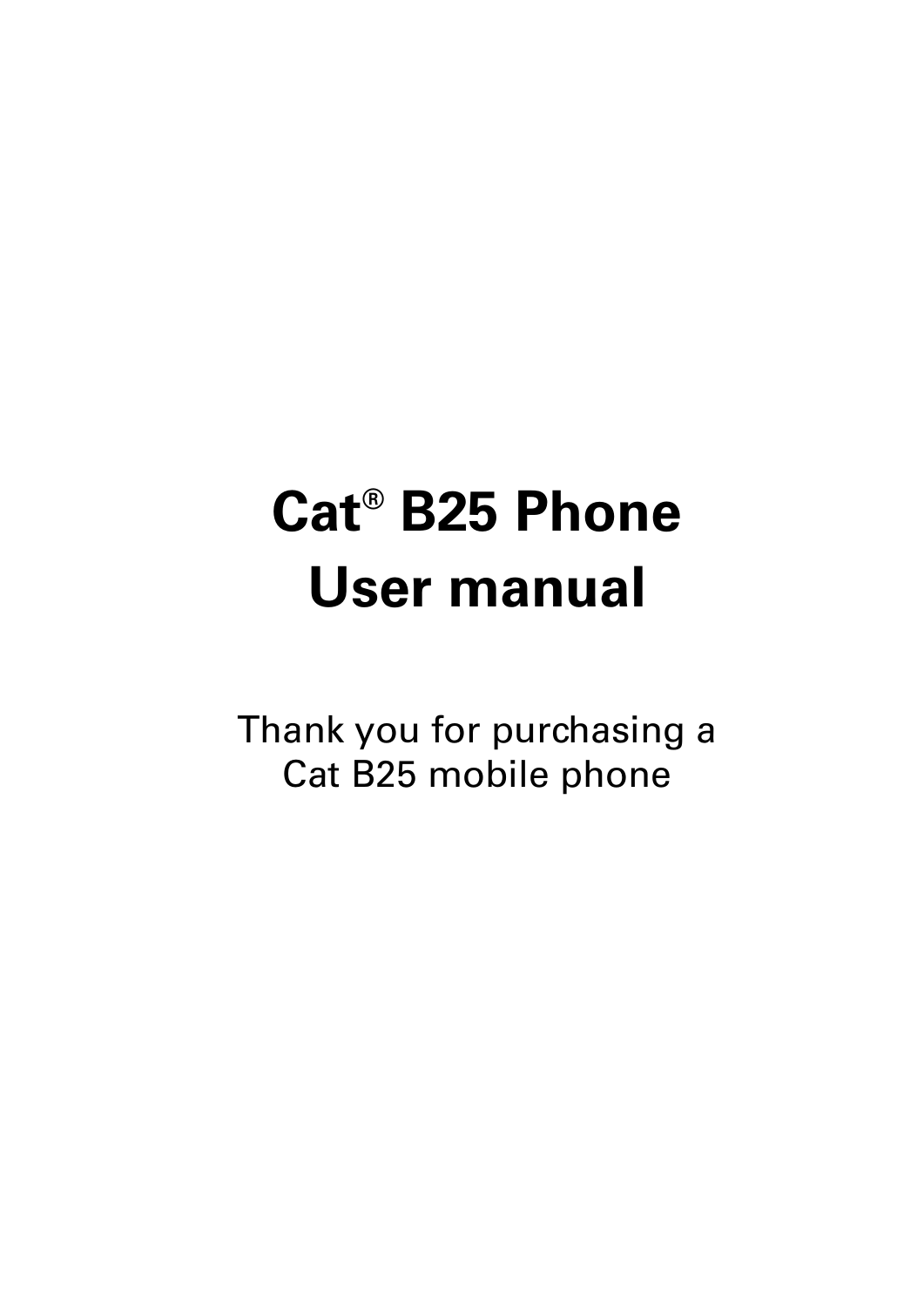## **Brief introduction**

Thank you for choosing the Cat B25 GSM cellular phone. You'll find details of the great features of the phone in this manual. The B25 is waterproof IPX7, dustproof IP6X, The phone is rugged enough to withstand a drop of 2.0m onto a hard surface. It also supports **FM radio, Bluetooth, MMS, LED Torch, Extra Long Battery Life.**

**Please ensure you read the Important Product Information Guide at the end of this user manual prior to using the product**

## **Legal Notice**

© 2012 Caterpillar

CAT, CATERPILLAR, their respective logos, "Caterpillar Yellow," "Caterpillar Corporate Yellow," as well as corporate and product identity used herein, are trademarks of Caterpillar and may not be used without permission.

No part of this document may be reproduced or transmitted in any form or by any means without prior written consent of Caterpillar Inc.

The product described in this manual may include copyrighted software and possible licensors. Customers shall not in any manner reproduce, distribute, modify, decompile, disassemble, decrypt, extract, reverse engineer, lease, assign, or sublicense the said software or hardware, unless such restrictions are prohibited by applicable laws or such actions are approved by respective copyright holders under licenses.

#### **Notice**

Some features of the product and its accessories described herein rely on the software installed, capacities and settings of local network, and may not be activated or may be limited by local network operators or network service providers. Thus the descriptions herein may not exactly match the product or its accessories you purchase.

The manufacturer reserves the right to change or modify any information or specifications contained in this manual without prior notice or obligation.

The manufacturer is not responsible for the legitimacy and quality of any products that you upload or download through this mobile phone, including but not limited to the text, pictures, music, movies, and non-built-in software with copyright protection. Any consequences arising from the installation or usage of the preceding products on this mobile phone shall be borne by yourself.

### **NO WARRANTY**

The contents of this manual are provided "as is". Except as required by applicable laws, no warranties of any kind, either express or implied, including but not limited to, the implied warranties of merchantability and fitness for a particular purpose, are made in relation to the accuracy, reliability or contents of this manual.

To the maximum extent permitted by applicable law, in no case shall the manufacturer be liable for any special, incidental, indirect, or consequential damages, or lost profits, business, revenue, data, goodwill or anticipated savings.

## **Import and Export Regulations**

Customers shall comply with all applicable export or import laws and regulations and will obtain all necessary governmental permits and licenses in order to export, re-export or import the product mentioned in this manual including the software and technical data therein.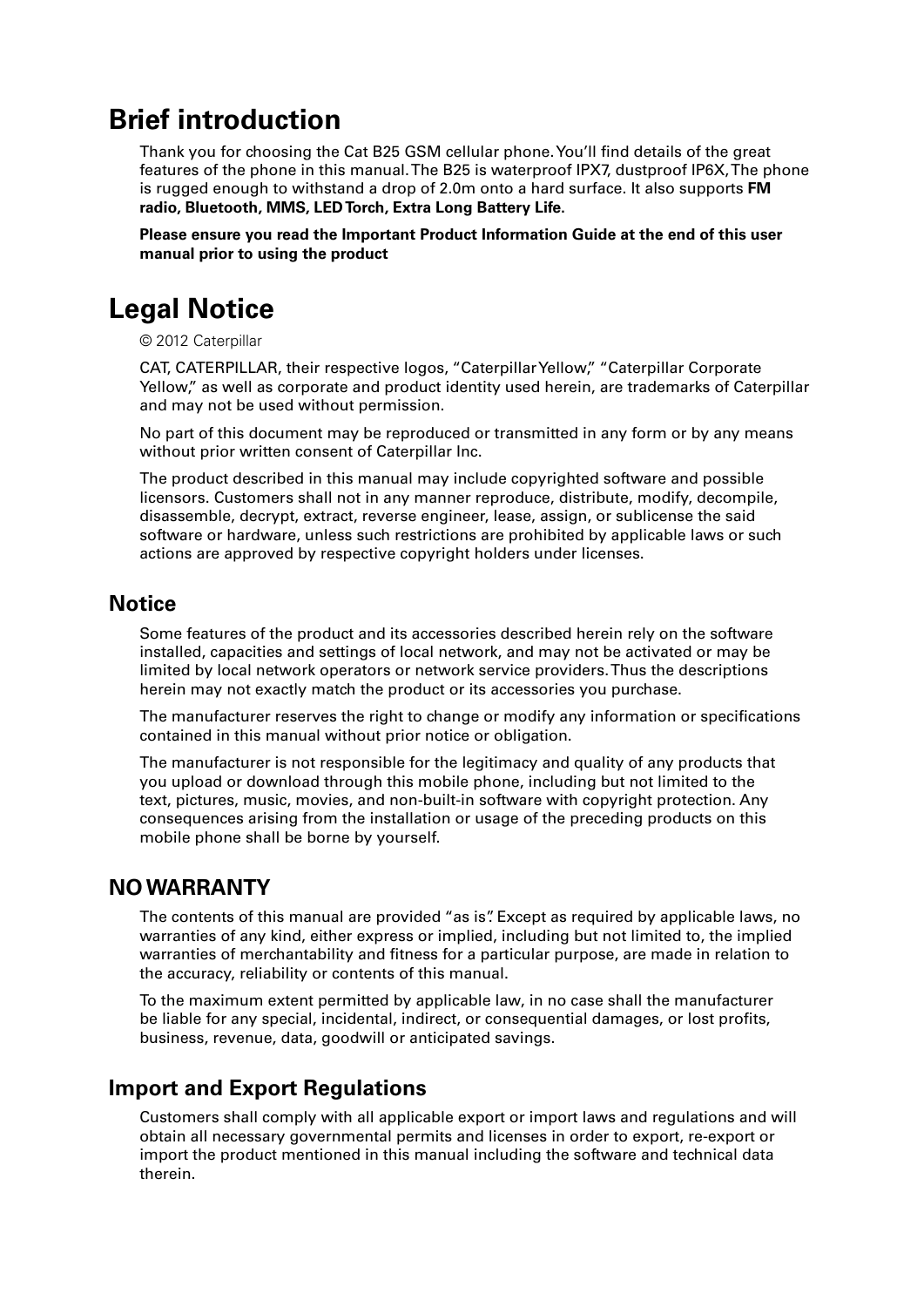## **Contents**

## **Introduction**

## **1 Getting Started**

- **1.1 Battery**
- **1.2 Removing and installing the battery**
- **1.3 Charging the battery**

## **2 Connecting to the network**

- **2.1 SIM card**
- **2.2 Installing and removing the SIM card**
- **2.3 Installing and removing the memory card**
- **2.4 Switching on/off the device**
- **2.5 Unlocking the SIM card**
- **2.6 Unlocking the device**
- **2.7 Connecting to the network**

## **3 Basic Features**

- **3.1 Coverage**
- **3.2 Making DDD**
- **7.2.1 Enter telephone number-by-number keys.**
- **7.2.2 Dialing an extension number**
- **3.3 Making IDD**
- **3.4 Dialing the number in the list**
- **3.5 Making an emergency call**
- **3.6 Answering a call**
- **3.7 Call history**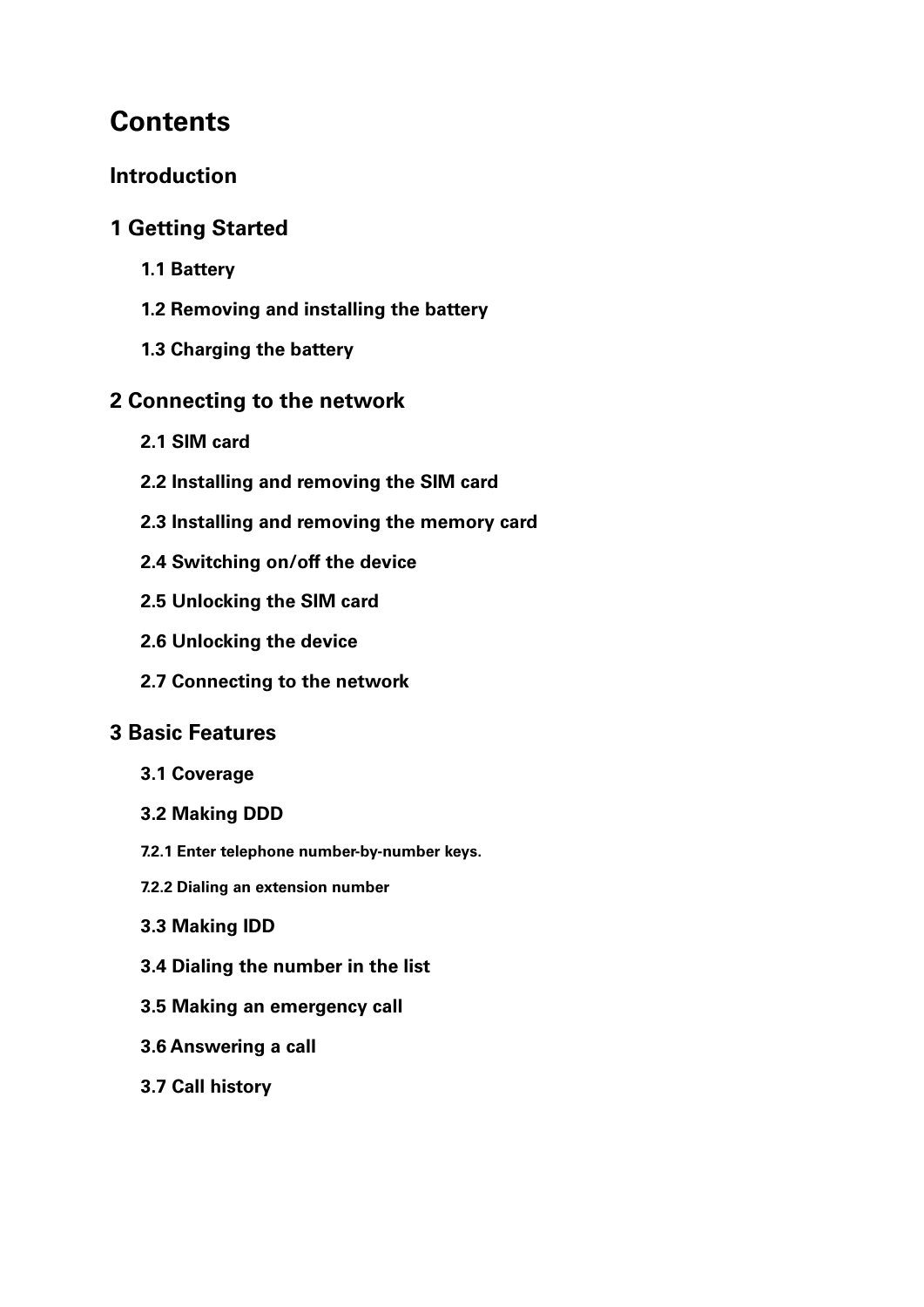## **4 Multimedia**

- **4.1 Camera**
- **4.2 Image viewer**
- **4.3 Video recorder**
- **4.4 Video player**
- **4.5 Photo editor**
- **4.5.1 Photo artist**
- **4.5.2 Image tiles**
- **4.6 Audio player**
- **4.7 Sound recorder**
- **4.8 FM radio**
- **4.9 Melody composer**

## **5 Phone Book**

- **5.1 Quick Search**
- **5.2 Add new contact**
- **5.3 Copy all**
- **5.4 Delete**
- **5.5 Caller groups**
- **5.6 Extra numbers**
- **5.7 Phonebook Settings**
- **5.8 Caller Picture**
- **5.9 Caller ringtone**
- **5.10 Caller video**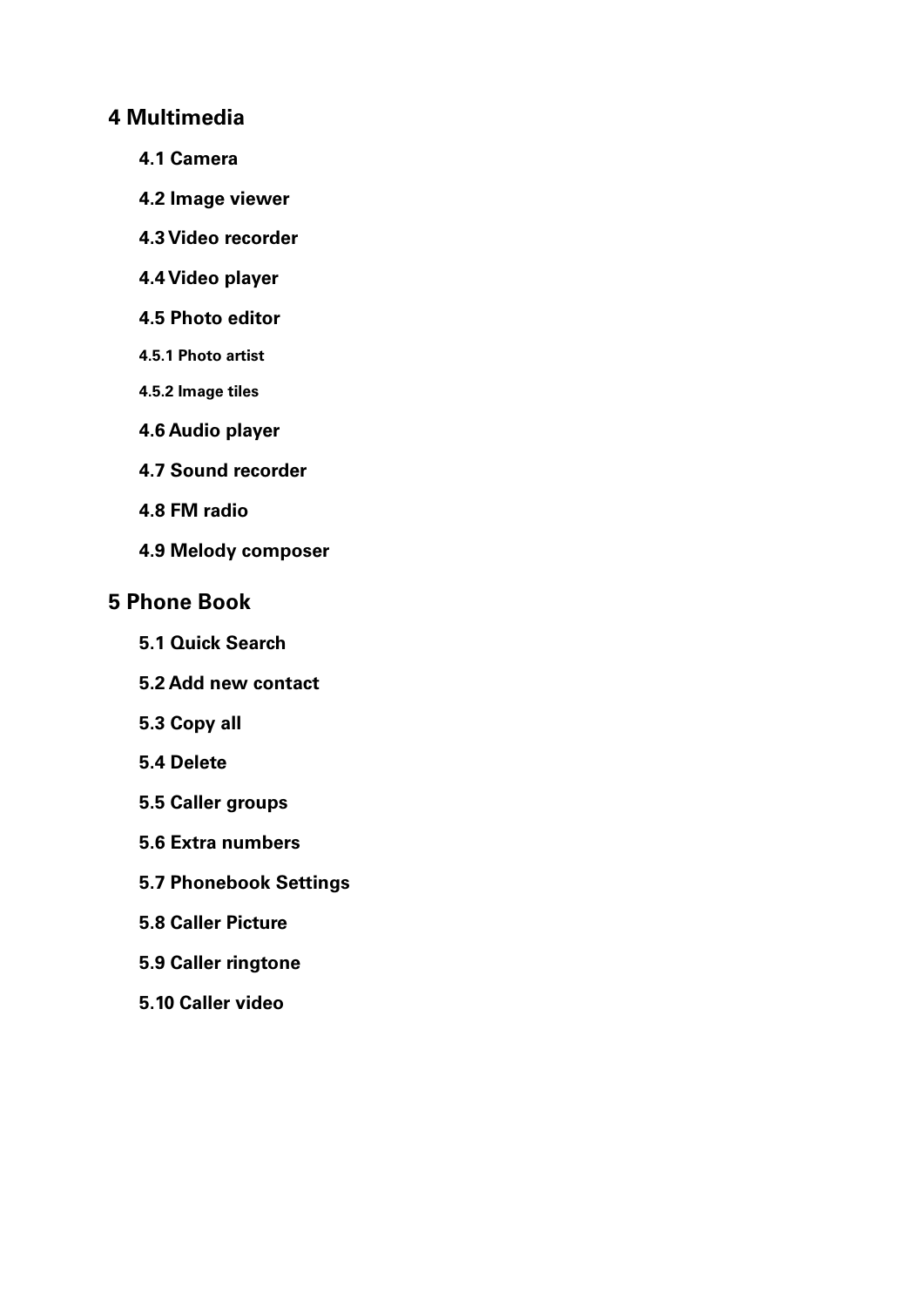## **6 Call center**

- **6.1 Call history**
- **6.1.1 Call history**
- **6.2 Call settings**
- **6.2.1 Call settings**

#### **6.2.2 Advance settings**

- 6.2.2.1 Black list
- 6.2.2.2 Auto redial
- 6.2.2.3 Speed dial
- 6.2.2.4 Background sound
- 6.2.2.5 Call time display
- 6.2.2.6 Call time reminder
- 6.2.2.7 Auto quick end

## **7 Organizer**

- **7.1 Bluetooth**
- **7.2 Calendar**
- **7.3 Tasks**
- **7.4 Alarm**
- **7.5 World clock**

## **8 Messages**

- **8.1 SMS**
- **8.2 Write message**
- **8.2.1 Inbox**
- **8.2.2 Outbox**
- **8.2.3 Templates**
- **8.2.4 SMS settings**

#### **8.3 MMS**

- **8.3.1 Write message**
- **8.3.2 Inbox**
- **8.3.3 Outbox**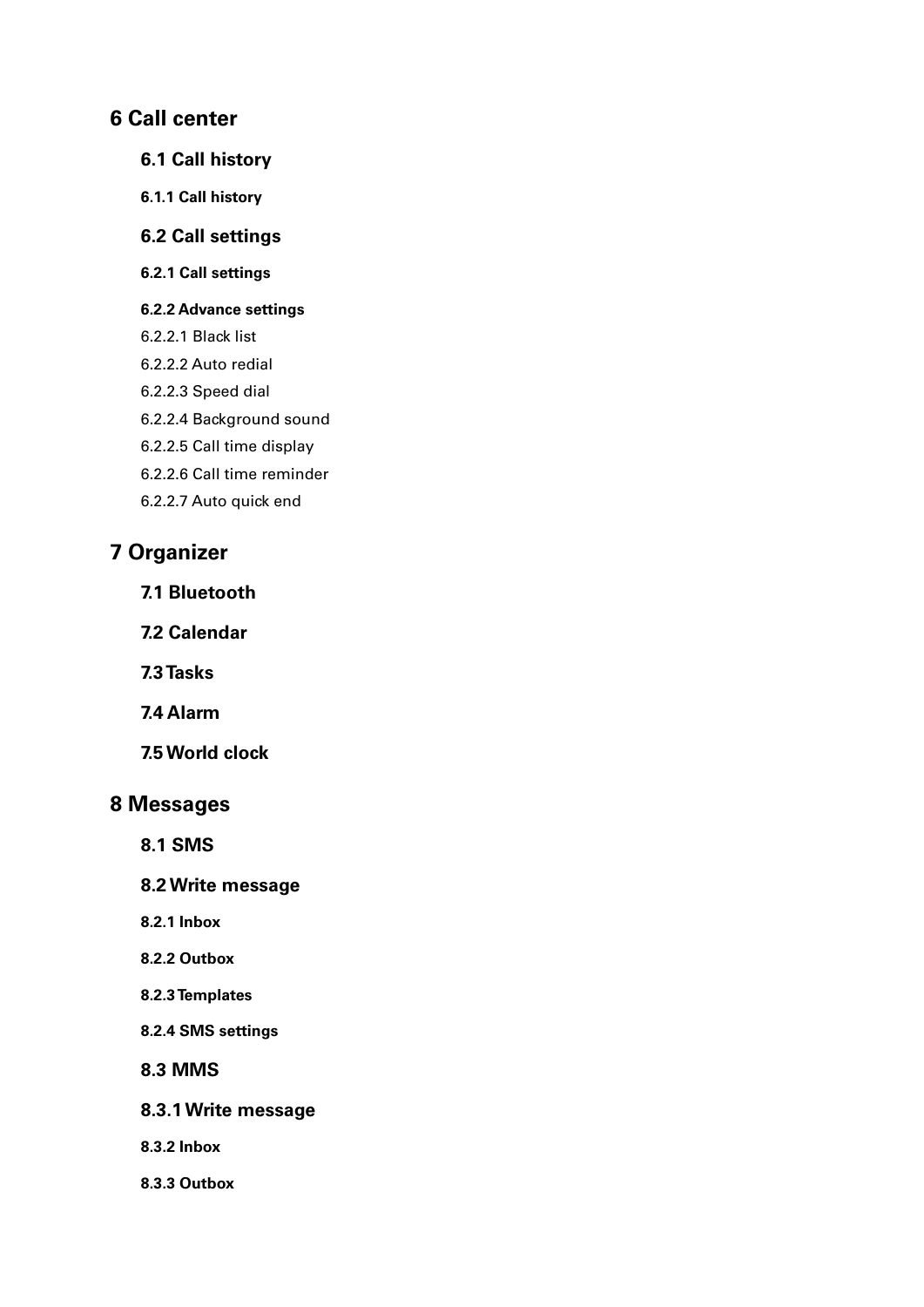- **8.3.4 Drafts**
- **8.3.5 Templates**
- **8.3.6 MMS Settings**
- **8.4 Chat**
- **8.5 Voice mail server**
- **8.6 Broadcast message**

## **9 File manager**

- **10 Services** 
	- **10.1 WAP**
	- **10.2 Data account**
	- **10.2.1 GSM Data**
	- **10.2.2 GPRS data:**

## **11 User Profiles**

### **12 Settings**

#### **12.2 Phone setup**

- **12.1.1 Time and Date**
- **12.1.2 Schedule Power On/Off**
- **12.1.3 Language**
- **12.1.4 Preferred Input Method**
- **12.1.5 Display setup**
- **12.1.6 Greeting Text**
- **12.1.7 Dedicated key**
- **12.1.8 Auto update of date and time**
- **12.1.9 UART setup**
- **12.1.10 Misc.settings**
- **12.2 Network Settings**
- **12.2.1 Network selection**
- **12.2.2 Preferred networks**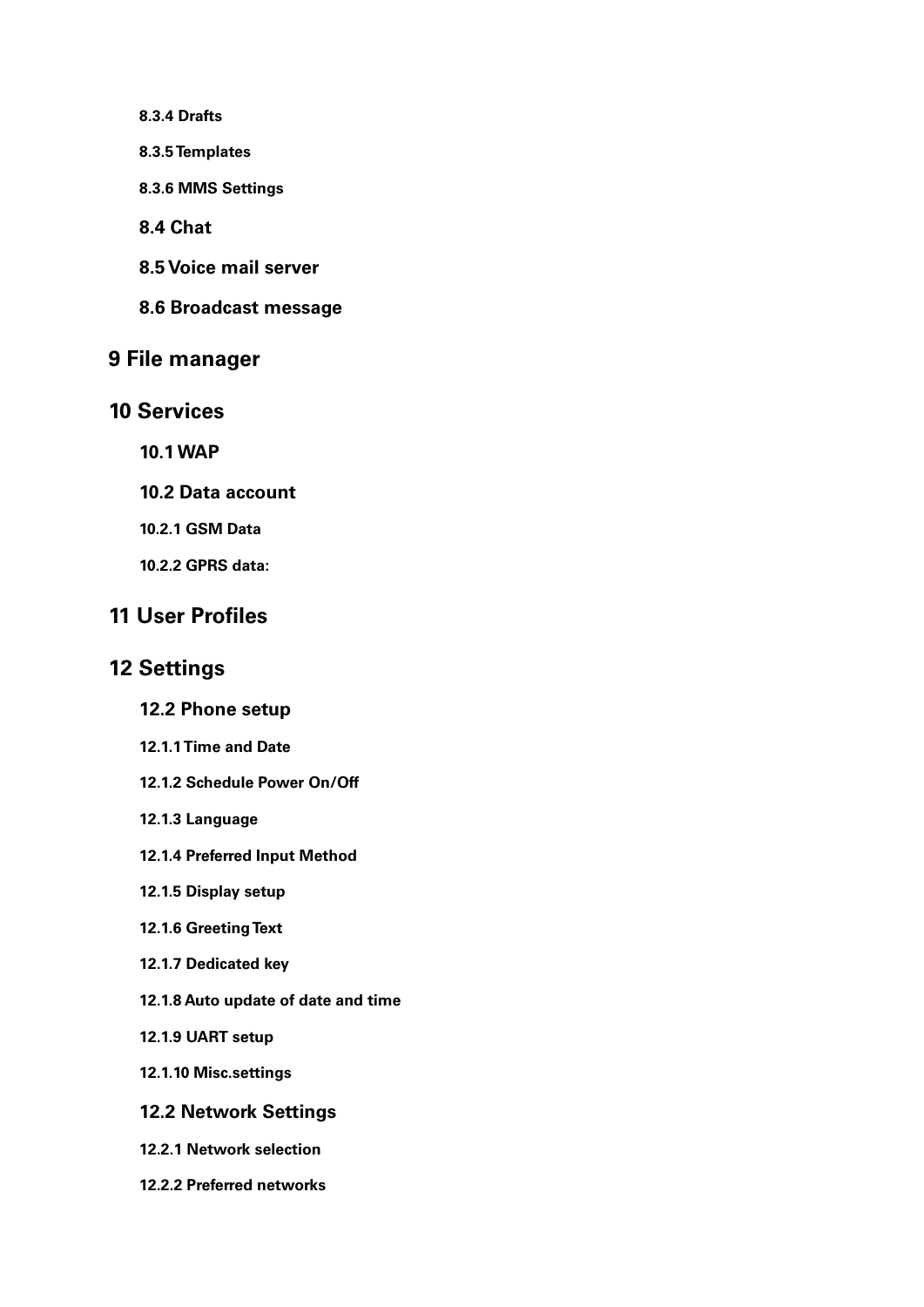#### **12.3 Security setup**

- **12.3.1 SIM security setup**
- **12.3.2 SIM lock**
- **12.3.3 Fixed dial**
- **12.3.4 Barred dial**
- **12.3.5 Change password**
- **12.3.6 Phone lock**
- **12.3.7 Auto Keyboard lock**
- **12.3.8 Change password**
- **12.3.9 Restore factory settings**

## **13 Writing Language/Input Method**

- **13.1 Overview**
- **13.2 Key definitions**

#### **13.3 Instructions on input method**

#### **13.3.1 e.g. English Writing Language**

- 13.3.1.1 Using the keypad
- **13.3.2 Number**
- **13.4 Using the keypad**
- **13.5 Symbol**

## **Frequently Asked Questions**

## **Maintenance guideline**

## **Important Product Information Guide**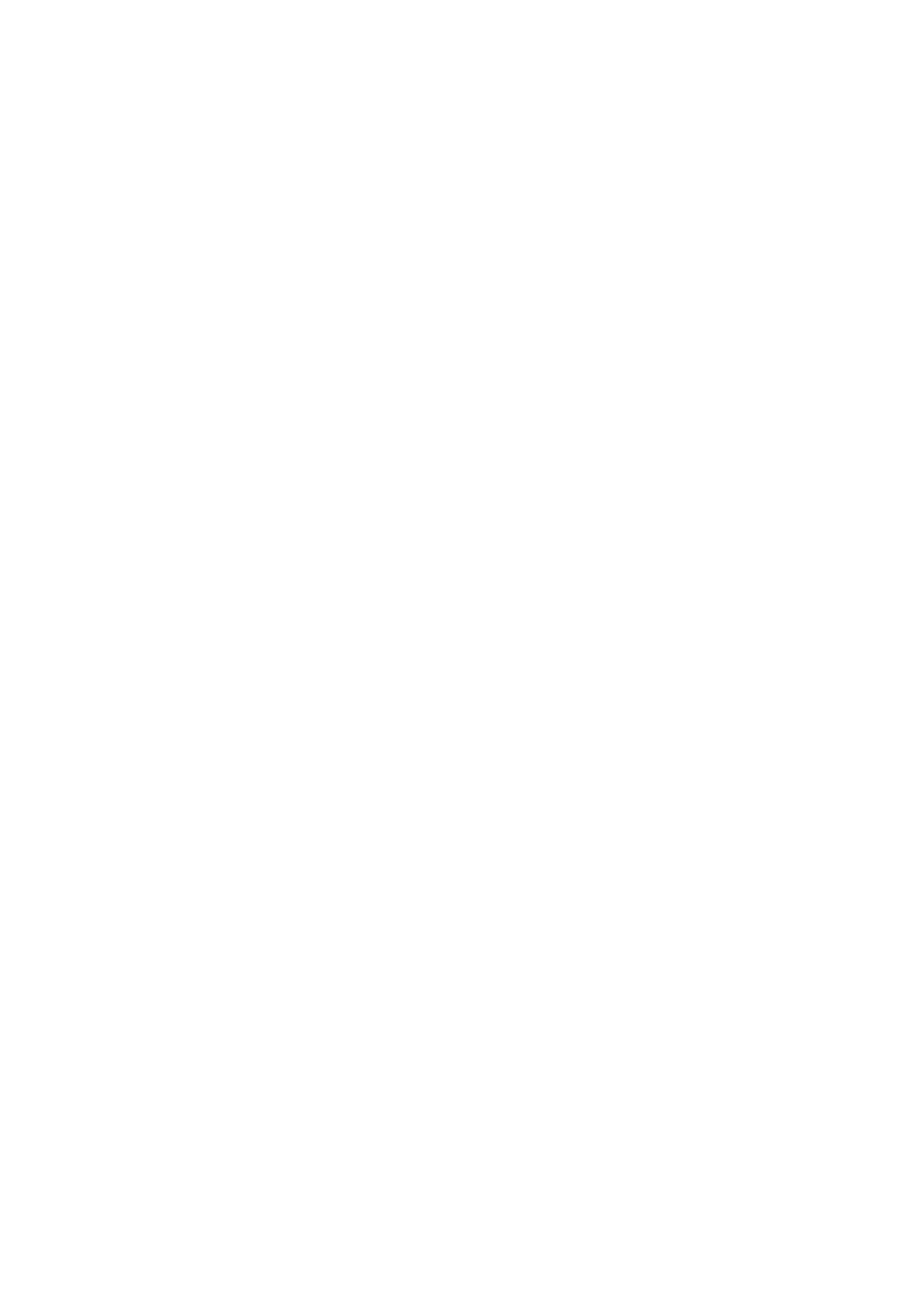## **1 Getting Started**

## **1.1 Battery**

The battery holds a small amount of charge and can be used immediately after unpacking. It performs best after three full charge/discharge cycles.

## **1.2 Removing and installing the battery**

To remove the battery, follow the steps below:

- A. Loosen the screws by metal screwdriver attached to the Carabina, and remove the battery cover outwards from the top of the phone;
- B. Pull the battery out from the bottom of the phone.

**Warning:** Power off the device before taking the SIM card out; otherwise, your SIM card may be damaged.

To install the battery, follow the steps below:

A. Insert the top of the battery into the top metal contacts;

B. Slide the back cover onto the phone until it closes in place, tighten screws.

## **1.3 Charging the battery**

In charge mode, the battery indicator flashes. If the device is switched off during charging, a charging indicator appears on the screen, indicating that the battery is being charged. If the battery is totally discharged, it may take a few minutes before the charging indicator shows.

When the battery is fully charged, the indicator displays full battery and stops scrolling. If your device is turned off, an image indicating that the battery is fully charged appears on the screen.

Normally, the charge process takes two and half hours. During the charge process, your battery, device, and the charger may become warm. This is normal.

When charging is finished, disconnect the AC socket from the charger and your phone.

Note:

Please place your phone in a ventilated place with the temperature ranging from -10°C to +55°C. Use the provided charger only. Using unauthorized chargers may cause danger and violate the warranty rules of the phone.

## **2 Connecting to the network**

## **2.1 SIM card**

Please insert a valid SIM (subscriber identity module) card into the phone before use.

Do not touch the metal surface of the card in case the information on the card may be lost or destroyed. Keep the card away from electricity and magnetism.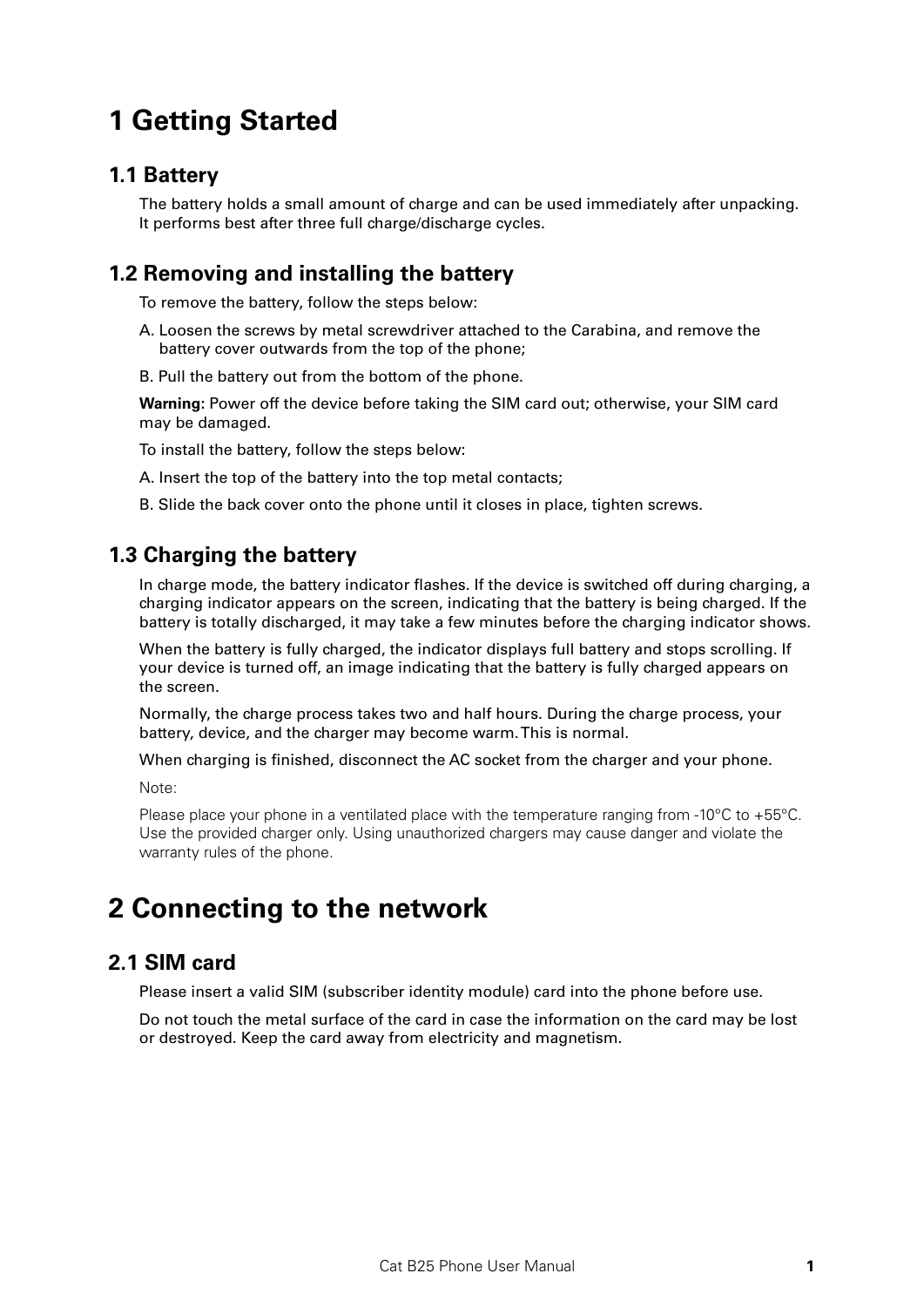## **2.2 Installing and removing the SIM card**

Power off your phone; remove the battery; disconnect charger.

Plug SIM card into the SIM slot.



## **2.3 Installing and removing the memory card**

Power off your phone; remove the battery; disconnect charger.

 $1000000$ Insert the memory card into the micro USB card slot.

## 2.4 Switching on/off the device

**Insérez votre carte SIM** prompt you to "Insert the SIM card". Then, the screen will display the following messages in whether the SIM card is plugged in after power-on. If there is no SIM card, the device will y no y Press and hold the End key to power on/off your device. The device will automatically test turn:

**Input password** – if the password of the phone has been set.

been set.  $\overline{ }$ , varaf Input PIN – if the password of the SIM card has been set.

**3 Retirez le cache** Search – the phone starts searching until a proper network is found and connected.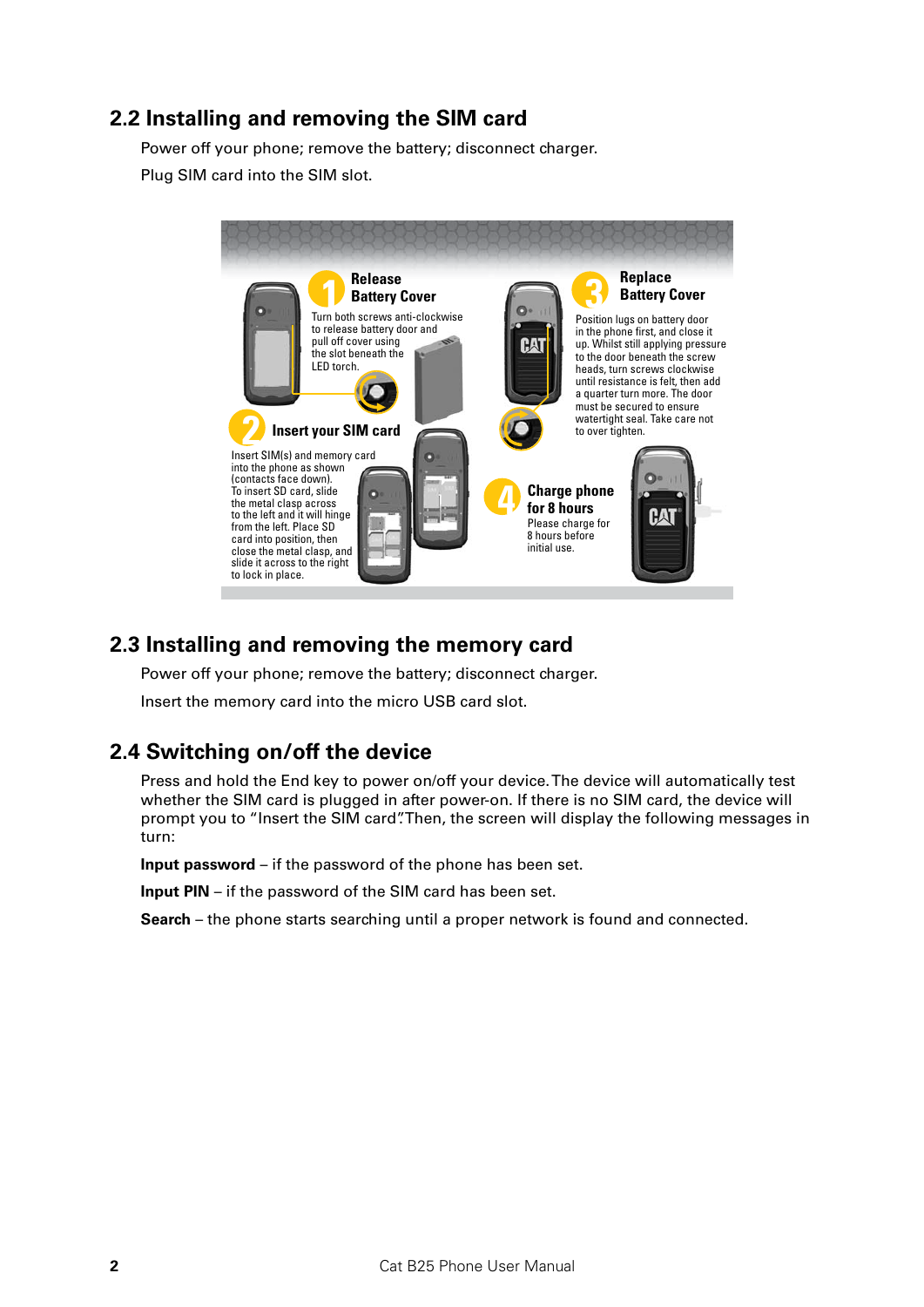## **2.5 Unlocking the SIM card**

By setting a PIN (personal identification number) code of the SIM card, you can protect your SIM card from illegal use. If this function is activated and the PIN protection code is set, you have to input the PIN code to unlock the SIM card for regular use every time you power on your phone.

Users can clear the code. In this condition, the SIM card cannot be protected from illegal use.

A. Hold the End key to switch on the phone;

B. Input the PIN1 code, press "Clear" to erase the input errors and "Ok" to stop. For example, to set the PIN1 as "1234", input 1, 2, 3, and 4 in turn; then, press "Ok".

If you enter an incorrect PIN code three times in a row, the network will lock your SIM card and the phone will ask for PUK1 code.

Note:

Your network service provider will set a standard PIN code (4-8 digits) for your SIM card. Please change it with your private password.

## **2.6 Unlocking the device**

By setting a password for your phone, you can protect your device from illegal use. After this function is selected, you have to input the password to unlock your phone for regular use. Users can deactivate the phone lock code. In this case, your device may not be protected from illegal use.

A. Hold the End key to switch on the phone;

B. Input the phone password. To clear any errors, press "Clear", to end, press "Ok".

For example, if the password is set as "1122", enter 1, 1, 2, and 2 in turn and press "Ok".

If you forget your phone's password, please contact with the dealer or the authorized local customer service center.

## **2.7 Connecting to the network**

After the SIM card is unlocked, the mobile phone will automatically search for the network and the screen displays a searching mark.

Once connected, the name of the network provider appears at the central top of the text and image area. Now you are registered on the network.

Note:

The prompt of "SOS" (Emergency call available) shown on the screen indicates that your phone is beyond the network service area or your card is not validated. However, you still can make an emergency call according the signal strength.

## **3 Basic Features**

### **3.1 Coverage**

Once the name of the network provider appears on the screen, you can make or answer a call. The signal bar on the upper left corner of the screen shows the strength of your phone's connection to the network. Four bars indicates the strongest signal.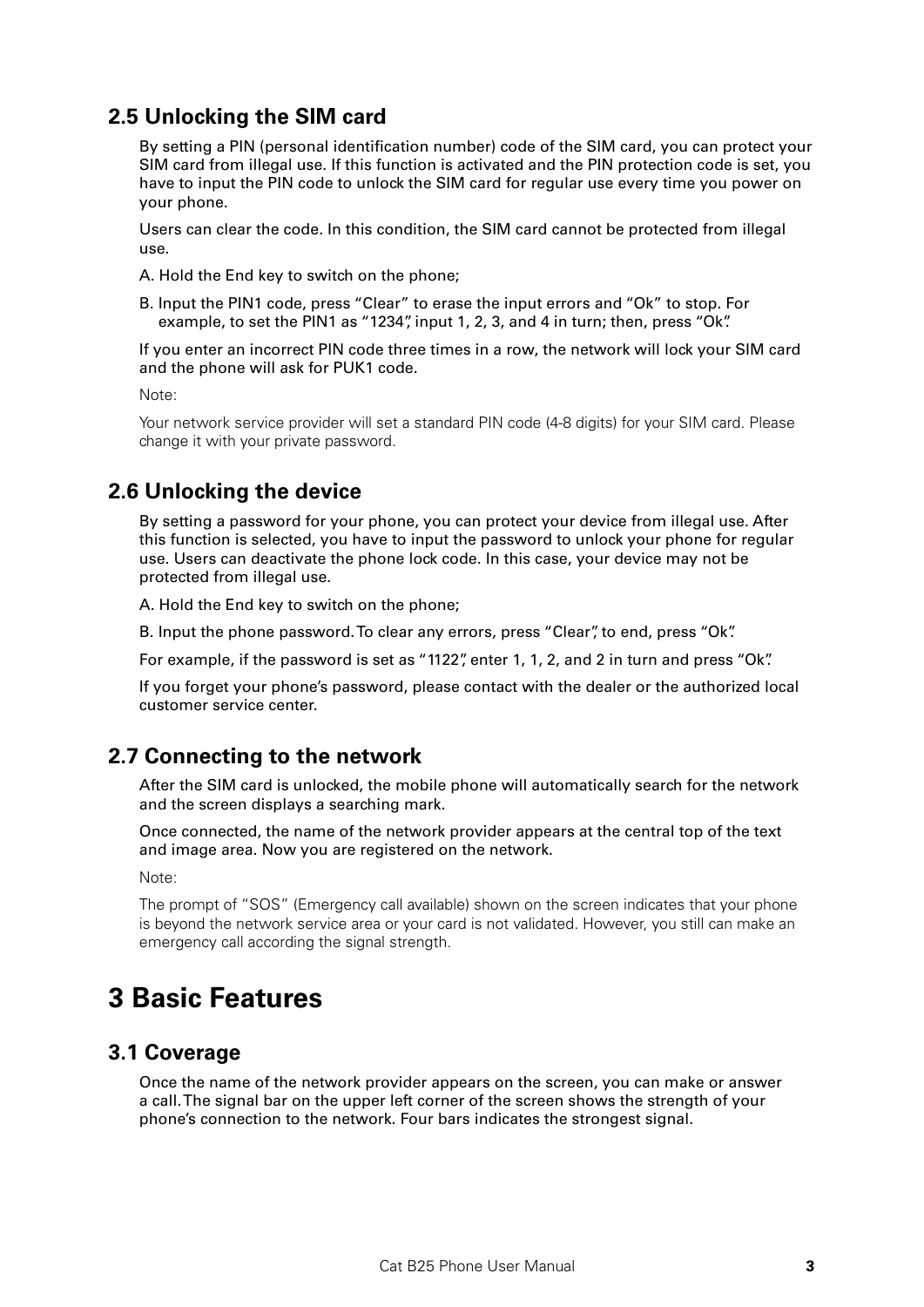## **3.2 Making DDD**

#### **3.2.1 Enter telephone number-by-number keys.**

Press the Call key to make a call. To change a phone number, press the right soft key to clear the number. During dialing, a corresponding animation is displayed. Once the other party answers, the screen displays the call status. If the number is not in the Phone Book, your device only displays the other party's number. Otherwise, the Phone Book name would be displayed. If the number is saved by your phone, its type (Mobile phone/Home Number/ Office Number, i.e.), email, caller picture, and caller group also display on the screen.

#### **3.2.2 Dialing an extension number**

For extension number, you have to dial the telephone exchange; then, press \* Key to switch in a row until "P" shows on the screen. Now you can call an extension.

Allow you to follow the sequence below to call can extension:

Area code, telephone exchange, extension number, and Call key.

## **3.3 Making IDD**

Press \* Key and release it to enter the character "+" which replaces the international access code. This allows you to make a call to any country without knowing the local international access code.

Follow the sequence below to make an international call: "+", country code, whole telephone number, and Call key.

After inputting the access code, enter your required country code and the complete telephone number.

Omit "0" in front of a city code while dialing the number just as you dial the international call.

## **3.4 Dialing the number in the list**

All calls you have made or received are saved in Call History. The recently dialed, received, and un-answered numbers are grouped as Calls Dialed, Calls Received, and Calls Unanswered. When the list is full, old numbers will be deleted automatically. To view the list follow the sequence below:

- A. Press the Call key in standby mode to view all call logs;
- B. Press Call key to dial any number in the list directly;
- C. When the list appears, press Ok to view details. Then, press Option to select an operation like saving the number or delete the number.

## **3.5 Making an emergency call**

As long as the network service is available, which can be checked by the signal strength bar at the bottom left corner of the screen, you can make an emergency call. If your network provider does not provide roaming service in the area, the screen will only display (Emergency), indicating that you can make emergency calls only. If you are located in a service area of the network, emergency calls can also be made without a SIM card.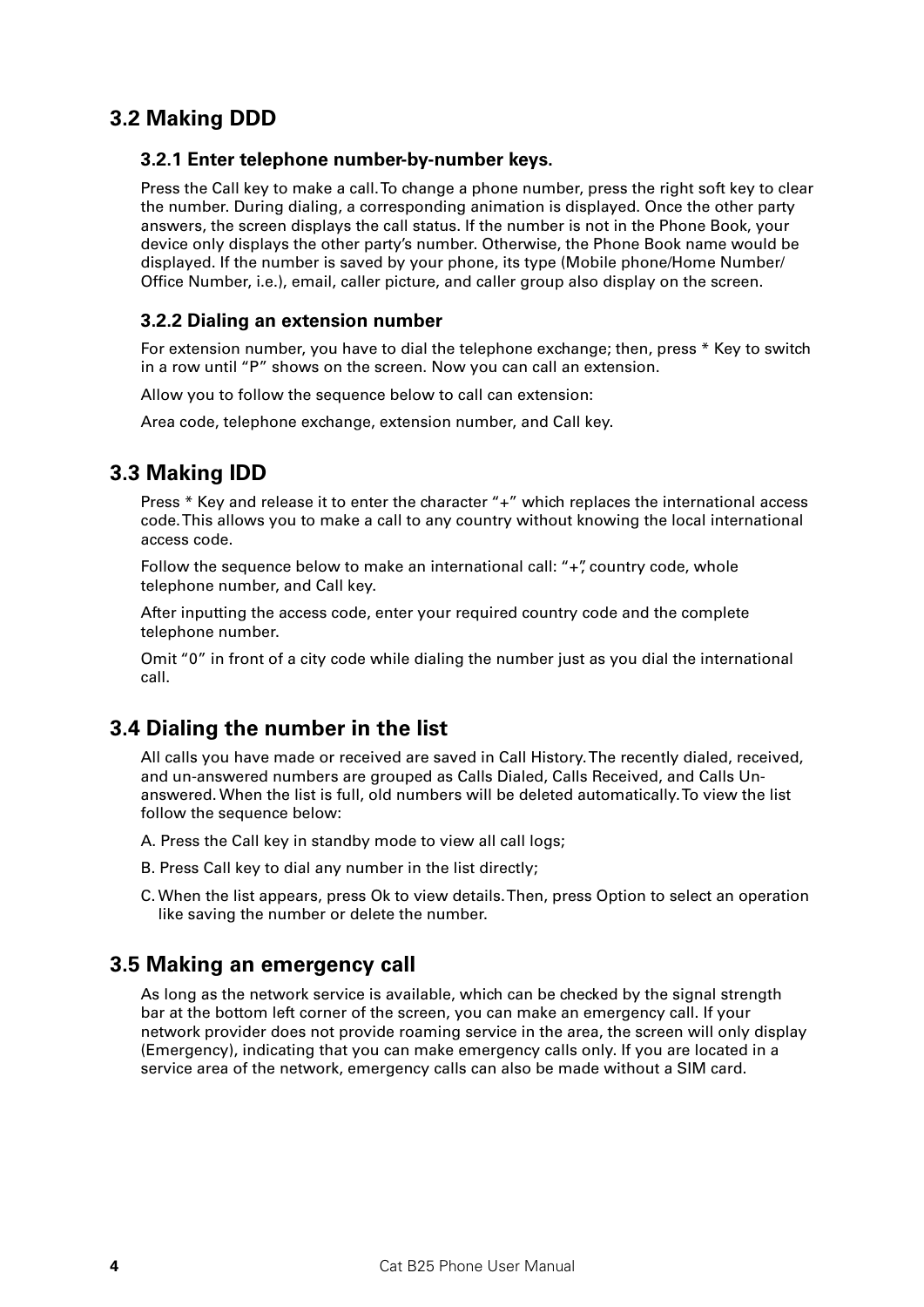## **3.6 Answering a call**

Press the "Call" key or "Answer" key to answer an incoming call. If an earphone is installed, you can use the key on the earphone to receive a call. For this, enable the auto answer mode and confirm that the earphone has been installed. Then, your phone will automatically answer an incoming call after the ring or vibration. If "Any Key" in the Answer Mode menu is selected, you can press any key in addition to the End key to receive a call.

## **3.7 Call history**

Your device is able to save information like the recently Un-answered Calls, Received Calls, Dialed Calls, the Last Call Time, Total Sent time, Total Received time.

## **3.8 Call options**

During a call, press "Option" to access the call options or "H-Free" to activate hands-free function. To turn off the loud speaker, press the same key. For call options, use the function menu.

This feature is only available during a call. Some functions like call waiting and call holding require the support of the network. Please contact your network supplier.

In Options, you can select

#### **• Hold single call**

To pause the current call.

#### **• End single call**

To end the current call.

#### **• New Call**

To let you to dial another telephone number.

#### **• Phone Book**

To access the phonebook menu.

#### **• Messages**

To access the SMS menu. Because the network service is in use during a call, the SMS function is not available at this time.

#### **• Sound recorder**

To make a sound recording.

#### **• Call Background sound**

To make a setting of background sound.

#### **• Mute**

You can switch on/off. The microphone will be switched off while the Mute option is selected.

#### **• DTMF**

You can switch on/off. DTMF is used to e.g. configure a hotline computer of your bank account or your mailbox. (While DTMF is set to on you can press the numbers on your phones keypad and a sound will be sent to the computer to configure the services.)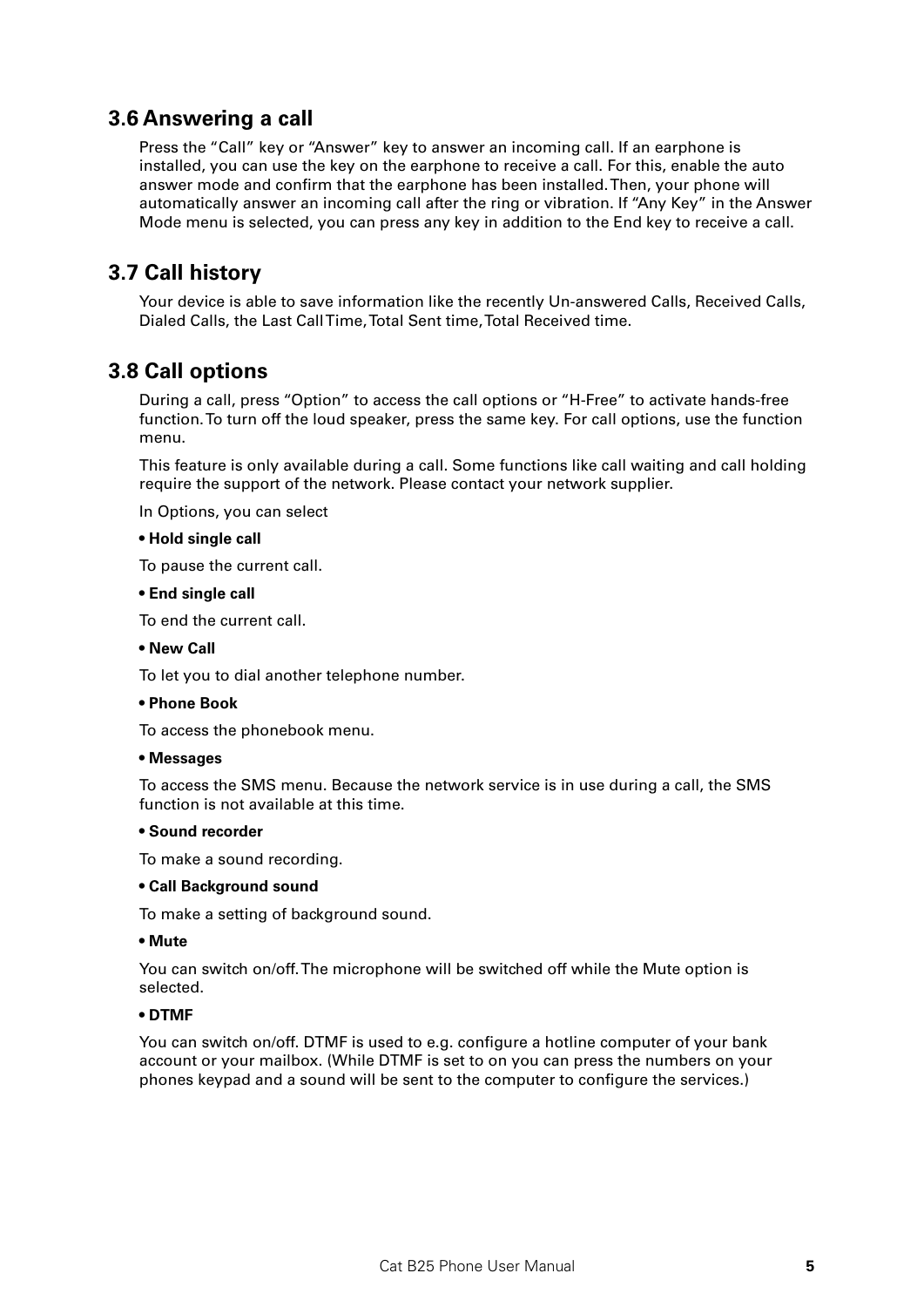## **4 Multimedia**

### **4.1 Camera**

Press the Left Soft key to access the <Camera > function.

You can also press Option in the preview mode: to Photos, Camera Settings, Image Settings, White balance, Scene mode, Effect Settings, set frame, storage and Restore default.

## **4.2 Image viewer**

By selecting image viewer menu, you can view the photo list that are saved in the album, and you can view, edit, browse style, use as, send, rename, delete ,delete all files , sort by, and storage.

You can select the photo to use as the wallpaper, screen saver, to power on display, to power off display, caller picture.

## **4.3 Video recorder**

Your phone has Video Recorder function. To enter the Multimedia function, choose Video Recorder option.

In the Video Recorder interface, press the middle key to start, press it once again to pause press right key to stop, up and down key to adjust the focus; left or right key to select the EV.

Press option to enter the submenu.

**CamCorder Settings:** You can select options below:

**White Balance:** to choose Auto, Daylight, Tungsten, Fluorescent, Cloudy, Incandescent

**EV:** to have a choose of EV.

**Night Mode:** to turn Night Mode on/off.

**Anti-flicker:** to choose between 50Hz or 60Hz.

**Effect Settings:** change effects on images.

**Storage:** to choose phone or memory card.

**Restore Default:** to restore settings to default.

## **4.4 Video player**

Select Video Player submenu to access movie list, you can access "Option" menu for the following operations:

**Play:** Shift from the player to Video player list to display the video files in the current list.

**Use as:** to caller video.

**Send:** as multimedia, via Bluetooth.

**Rename:** Change the name of the current video file.

**Delete:** Press it to delete the current video files.

**Delete all files:** Allow you to delete all video files.

**Sort by:** Press to sort the video files by name, by type, by time, by size, or none (At random).

**Storage:** to choose phone or memory card.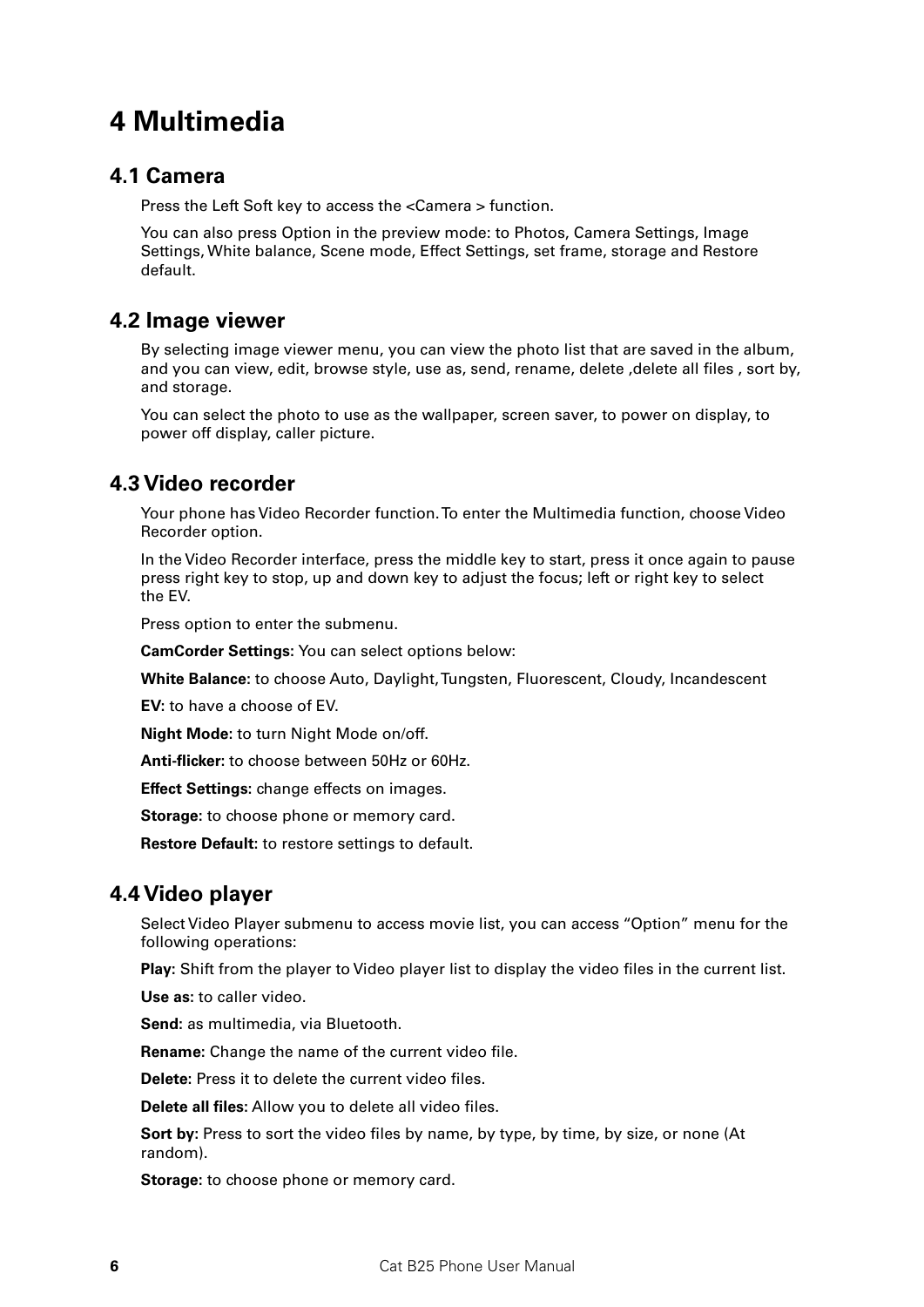## **4.5 Photo editor**

#### **4.5.1 Photo artist**

Allow you to select from file, capture from camera, resize image to choose the photo. And then choose auto resize, main LCD clip, manual clip to edit the photo. Press "Option" for the following operations:

**Save as:** to choose stored folder and edit filename to save the file.

**Send:** to send via multimedia message or bluetooth.

**Add frame:** to choose frame for the current photo.

**Add icon:** to choose icon for the current photo.

**Add text:** to edit the text and choose the text style for the current photo.

**Mirror:** to horizontally rotate the current photo.

**Rotate:** to rotate the current photo.

**Add effect:** to add effect for the current photo.

**Redeye reduction:** choosing an area to reduce redeye.

**Expand canvas:** to expand the current to whole canvas.

**Undo:** to cancel the last operation.

**Exit:** to exit photo artist.

**Help:** help!

#### **4.5.2 Image tiles**

Allow you to choose 2 image tiles, 4 image tiles, 9 image tiles to edit the image.

## **4.6 Audio player**

In the audio player, use UP/DOWN key to play or stop playing music; Use the 2,8 key to adjust volume; , press "options" to access current play list of phone. In the Option menu, you can play the music file in the list, view the details, add music to the ring tone database, refresh the play list and set operations.

Specific settings in the setting options of a certain music file:

**Pre.play list:** to choose phone or memory card.

**List auto gen.:** When this function is set as ON, you can make the operation of "Update Play List" to update the music files in My Music directory in the [File Manager]\Memory Card into the play list without manual aid. When this function is set as OFF, you can select the music files in the added file folder in the Option into the play list, move the single music files in the play list and delete all music files in the play list.

**Repeat:** Allow you to set the repeat play mode of music, separately use Left/Right key to set it as OFF (No Repeated Play), repeat single music and repeat all.

**Shuffle:** set the play sequence, separately set as ON (Random Play) and OFF (play as per the current list sequence).

**Background play:** you can play the music when in other operations. (Except mute operation, camera operation and record operation.)

**BT stereo output:** to turn it on/off.

**BT stereo headset:** display the status of the headset.

**Lyric display:** on/off.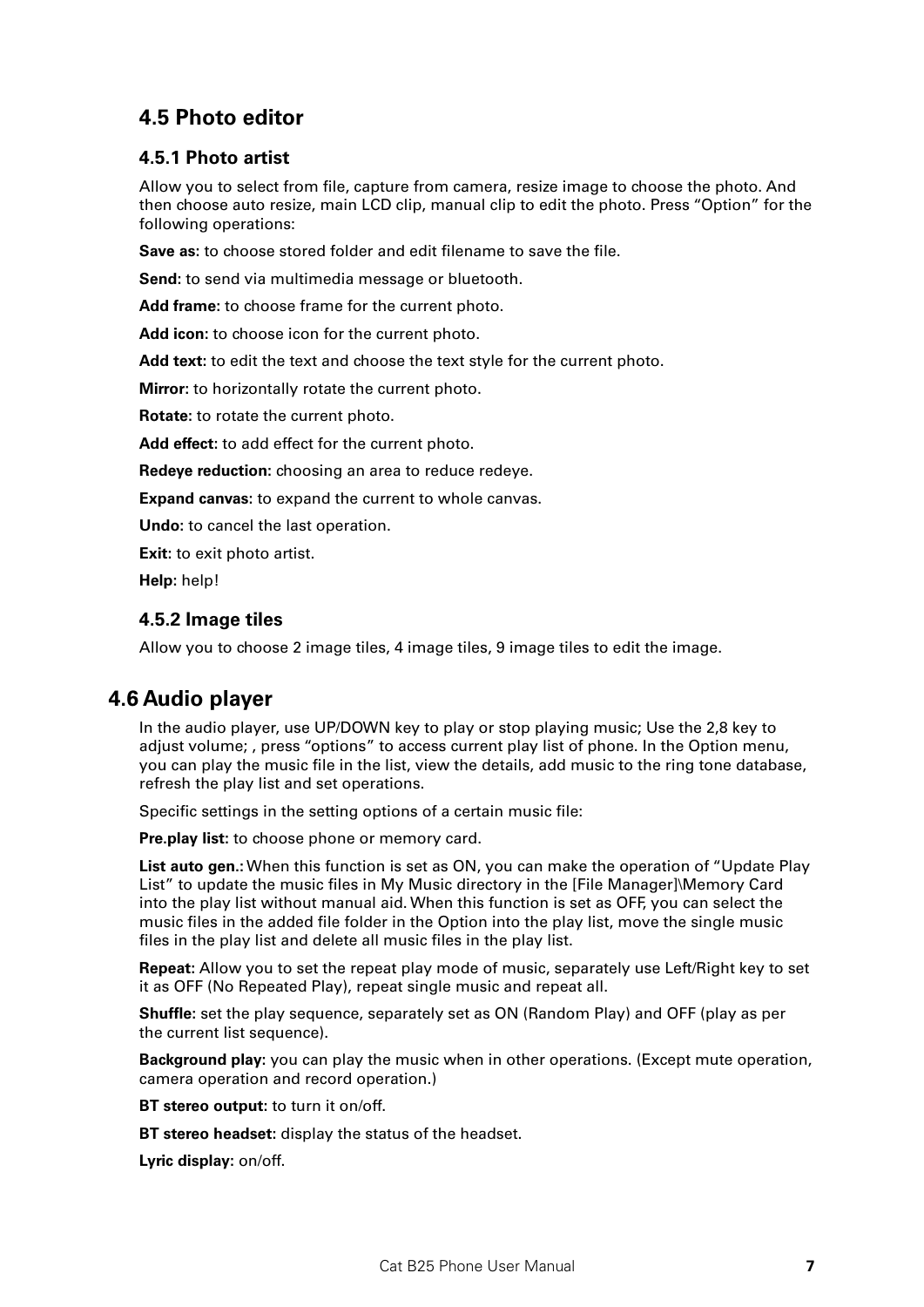## **4.7 Sound recorder**

Press left soft key to access recording options: you can record (new recording), play, Append, rename, delete, delete all files, settings, use as, send. You can select the recorded voice for user profiles and send as multimedia message and Bluetooth.

## **4.8 FM radio**

Allow you to listen to FM broadcasts with your phone.

**Channel list:** Allows you to save 9 channels into the list.

**Manual input:** Allows you to input the desired frequency manually.

**Preset Auto search:** Select Preset Auto Search Setting List, then it will receive the frequency modulating broadcasting information according your location and save into the channel list.

**Settings:** Allows you to set the background play as ON or OFF, Loud speaker as ON or OFF, Record format and Audio quality, record storage.

**Record:** Allow you to have a record of the channel.

**Append:** Allow you to continue to record in saved file.

**File list:** Display all of the recording documents.

## **4.9 Melody composer**

Press left soft key and confirm to add new ring tone, then the slave interface will appear, you can use the number keys to edit your desired music and then press left soft key "Option":

**Play:** you can play the music you just edited.

**Play speed:** you can set the play speed as fast, medium and slow .

**Select instrument:** Allows you to select your favorite music instrument to play, including guitar, violin, flute, Trumpet, etc. save: you can save the music you just edited.

## **5 Phone Book**

This allows you to save information like names, phone numbers, and mobile phone numbers.

The phone numbers can be saved to your device or the SIM card. 1000 records can be stored in the device. For the SIM card, the quantity of the records depends on the capacity of the card.

## **5.1 Quick Search**

Allow you to view records in the phone book. For the current number, you can Send SMS, Send MMS, View, Edit, Delete, Copy, Move, Send vCard etc.

### **5.2 Add new contact**

Add a new entry in the directory To SIM or To Phone.

If saved To Phone, you can also save Name, Number, Home Number, Company Name, E-mail Address, Office Number, Fax Number, and Birthday.

**Caller Picture:** Set a caller picture for the current phone number. Allow you to choose a photo from the preset ones in the device or select a successfully previewed one with a correct size from File.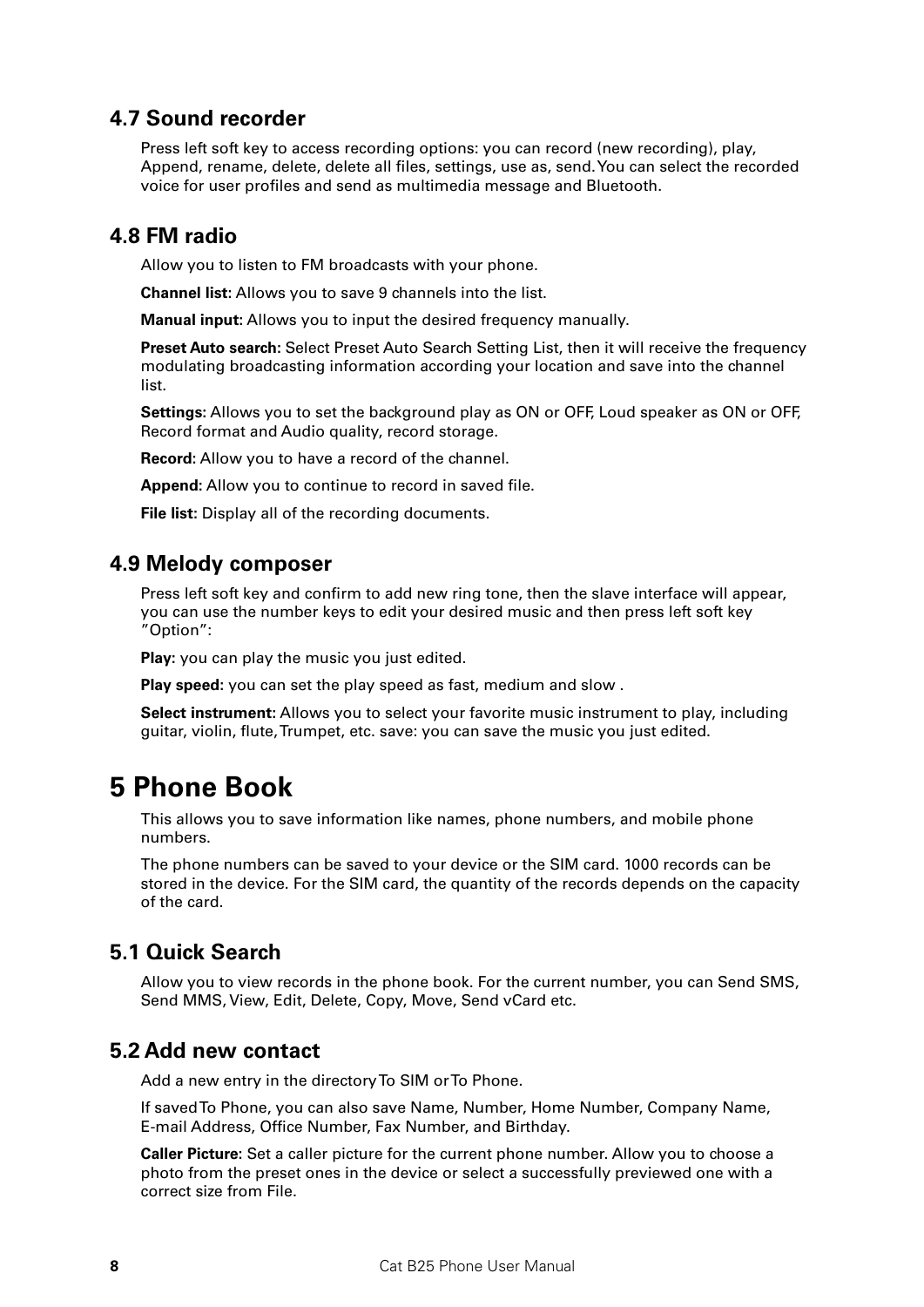**Caller video:** Set a caller video for the current phone number. Allow you to choose a video from the preset ones in the device or select a successfully previewed one with a correct size from File.

**Caller ringtone:** Set a ring caller ID. Activate/deactivate the ring tone from the preset ones in the system or the folder of Files.

**Caller Group:** Group the phone number in phone book.

## **5.3 Copy all**

Allow you to copy all records in the SIM card to your phone or vice versa.

Note:

Only the name and phone number of the contact are copied to the SIM card.

## **5.4 Delete**

Allow you to delete all records or one by one in the SIM card or the phone.

### **5.5 Caller groups**

Mobile phones support caller group function. In the caller group interface, select a group to view and edit the details. They include entries like the Group Name, Caller ringtone, Caller picture, Caller video, and group Members. Allows you to edit these entries, in which the picture can be selected from the File Management folder with size, and add or delete a group member.

Note:

Only the phone number recorded by your device can be increased or decreased.

## **5.6 Extra numbers**

Allow you to Edit and Erase the Owner Number. Allow you to select the local number, service dialing number and SOS number.

### **5.7 Phonebook Settings**

**Memory Status:** Allow you to view the storage capacity of the phone and the SIM card, as well as the space occupied.

**Preferred Storage:** Allow you to default a position (SIM or Phone) to save the phone numbers or select one while saving a number.

**Fields:** Allow you to select the home number, company name, Email address, office number, fax number, birthday, caller picture, caller video, caller ringtone and caller group, etc.

**My vCard:** Allow you to edit My vCard and Send my vCard.

**vCard Version:** Allow you to choose vCard 2.1 or vCard 3.0.

### **5.8 Caller Picture**

Set a caller picture for the current phone number. Allow you to choose a photo from the preset ones in the device or select a successfully previewed one with a proper size from File.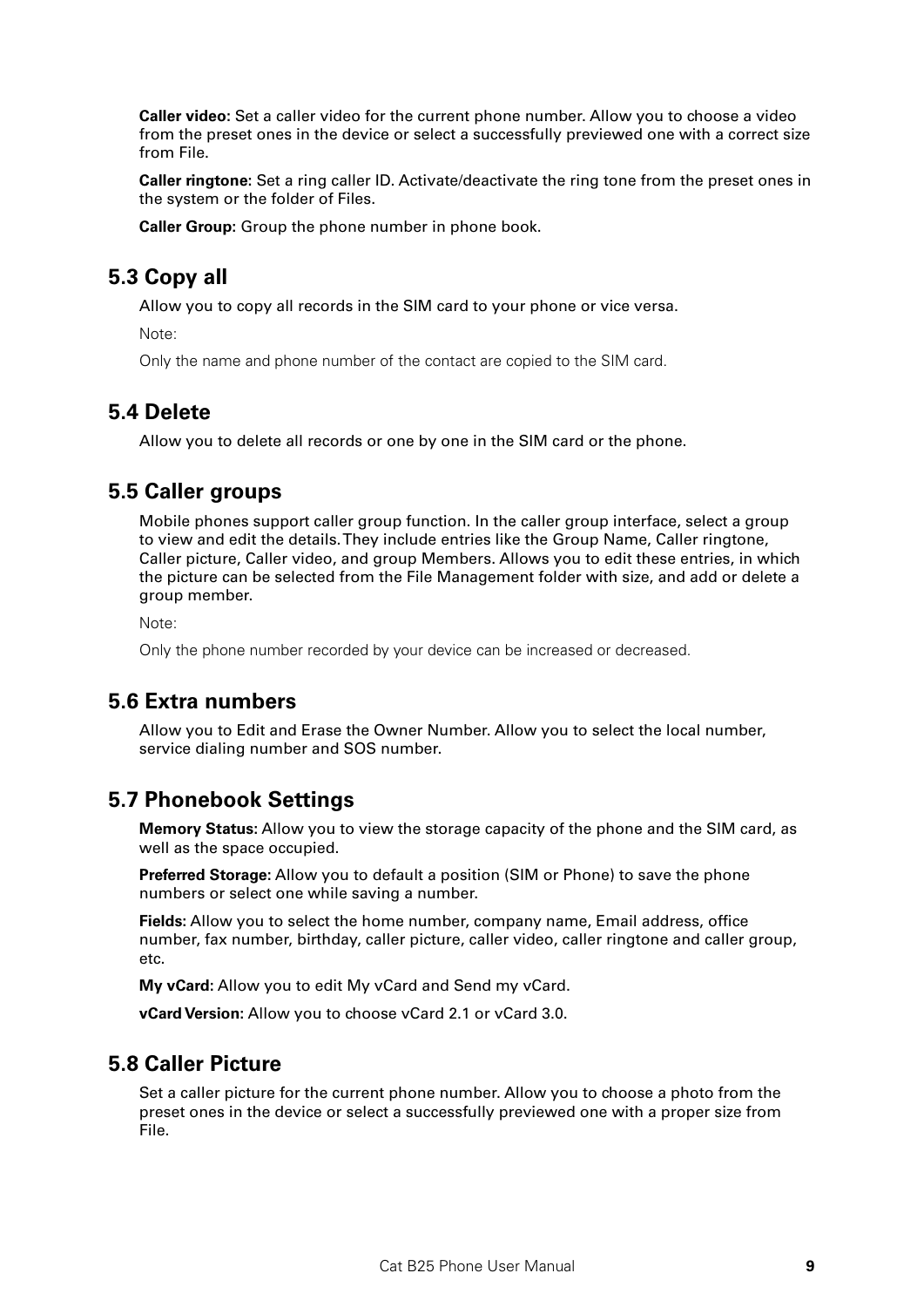## **5.9 Caller ringtone**

Set a ring caller ID. Activate/deactivate the ring tone from the preset ones in the system or the folder of Files.

Note:

The files in Files can only be selected after being sent to profile.

## **5.10 Caller video**

Set a caller video for the current phone number. Allow you to choose a video from the preset ones in the device or select a successfully previewed one with a proper size from File.

## **6 Call center**

## **6.1 Call history**

#### **6.1.1 Call history**

To view information about call records, select Call History in the main menu. The information includes the Missed Calls, Dialed Calls, Received Calls, Delete Call Log, Call Timers, Call Cost, SMS Counter, and GPRS Counter etc.

**Missed calls:** check the list of missed calls.

**Dialed calls:** check the list of dialed calls.

**Received calls:** check the list of received calls.

**Delete call logs:** to delete all the entries.

Choose one entry, you can check the details, including date, time, number, call times, and the call duration.

There are the following operations to the detailed information:

**Delete:** delete the entry

Save to phonebook: save the number to SIM or phone book.

**Call:** dial the number.

**Edit:** edit the number and save it to phonebook or send SMS, send MMS.

Send text message: send a new short message to this number.

Send multimedia message: send a new multimedia message to this number.

Call timers: There are four submenus of the call duration.

**Last call:** the duration of last call.

**Dialed calls:** call duration for all the dialed calls.

**Received calls:** call duration for all the received calls.

**Reset all:** clear all the data and begin to recount.

**SMS counter:** There are two submenus of the call cost.

**Reset counter:** clear all data and restart counting.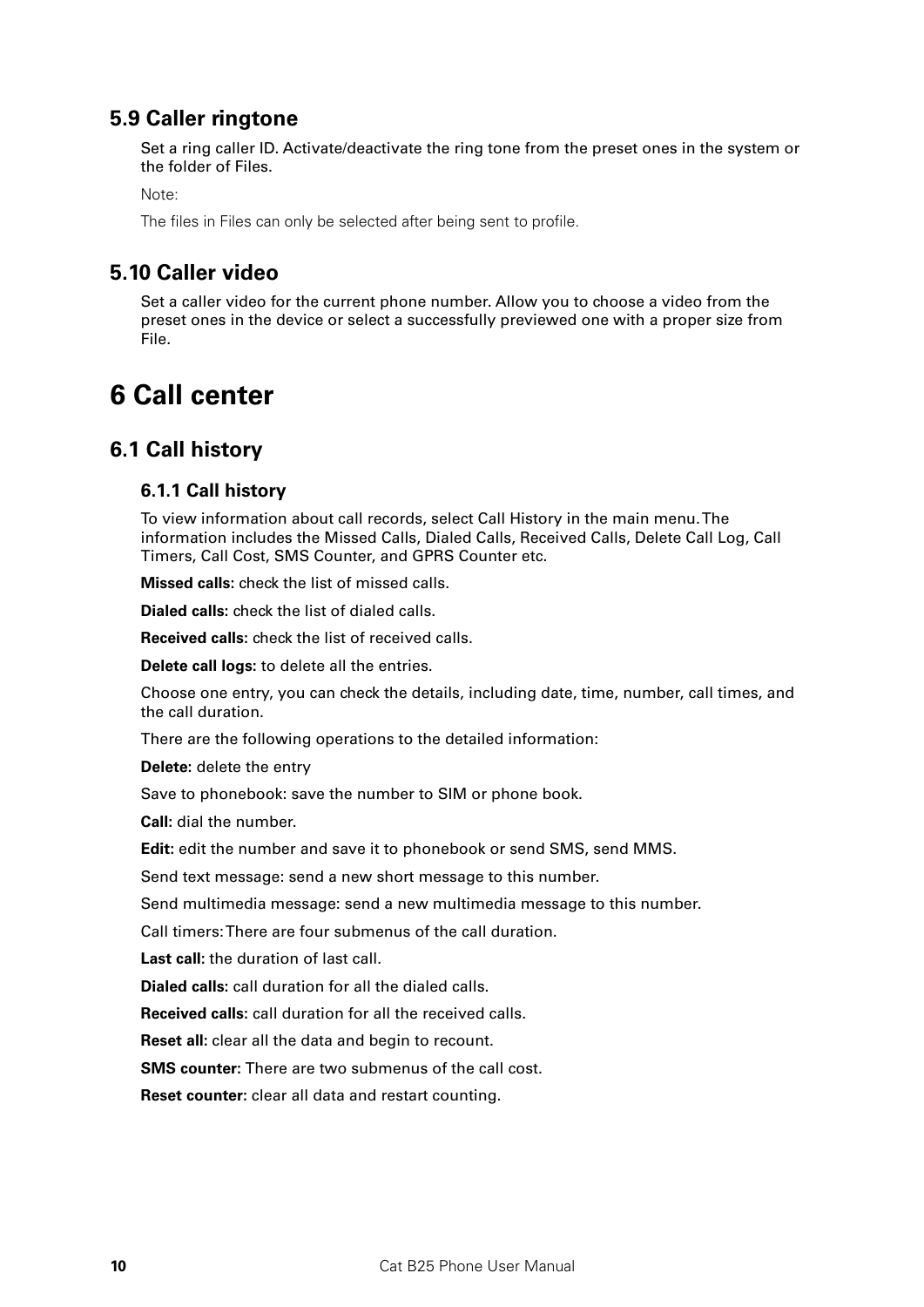## **6.2 Call settings**

#### **6.2.1 Call settings**

**Caller ID:** You can change the default of the system - hide number or send number provided if supported by the network operator.

**Call waiting:** You will be notified of a new incoming call during the current one if this function is activated. For more information, contact your network provider.

**Call divert:** This service enables you to forward an incoming call of a certain business to the telephone number you specified. This service requires the support of the network. Contact your network supplier to open this service.

Allow you to select any one from Divert All Voice Calls (A forwarding icon displays at the status bar in standby mode after it is activated), Divert If Unreachable, Divert If No Answer, Divert If busy, and Divert All Data Calls. Then, the following options appear.

**Activate:** Allow you to set the Divert Number.

**Deactivate:** Allow you to cancel call-forwarding service.

**Query Status:** Allow you to check the status of the service.

To bar the functions above while not in need, select Cancel All Divert.

**Call barring:** Access the submenu, and you can set the following items to improve the security. Some network providers may not offer this service. For more information, contact your network supplier. Your network provider will provide you with a four-digit password to activate this service. Enter the menu, and then you have the following items.

**Outgoing Calls:** Allow you to activate, deactivate, or check this restriction towards all calls, International Calls or International Calls except to Home Country.

**Incoming calls:** In this menu, you can activate, deactivate, and check the restriction of all incoming calls, i.e. bar All Calls; or activate, deactivate, and check all incoming calls when Roaming.

**Activate all:** Allow you to activate all call barring services by inputting your password.

**Cancel All:** Allow you to cancel all call barring services by inputting your password.

**Change Barring PW:** Enter the old call barring password and then the new one.

**Line Switching:** You can select to switch over Line 1 and Line 2.

#### **6.2.2 Advance settings**

#### **6.2.2.1 Black list**

Enables the rejection of calls from numbers stored in the black list, the call is recorded in the rejected history list.

#### **Reject from list**

**To turn on /off**

**Black list number**

**To setup the black list**

#### **6.2.2.2 Auto redial**

Set it as On or Off to activate or deactivate this function.

#### **6.2.2.3 Speed dial**

Allows you to set up speed dial list and 8 speed dial numbers. Set to on, you can access from standby, hold down the number from 2 to 9, to dial the stored numbers.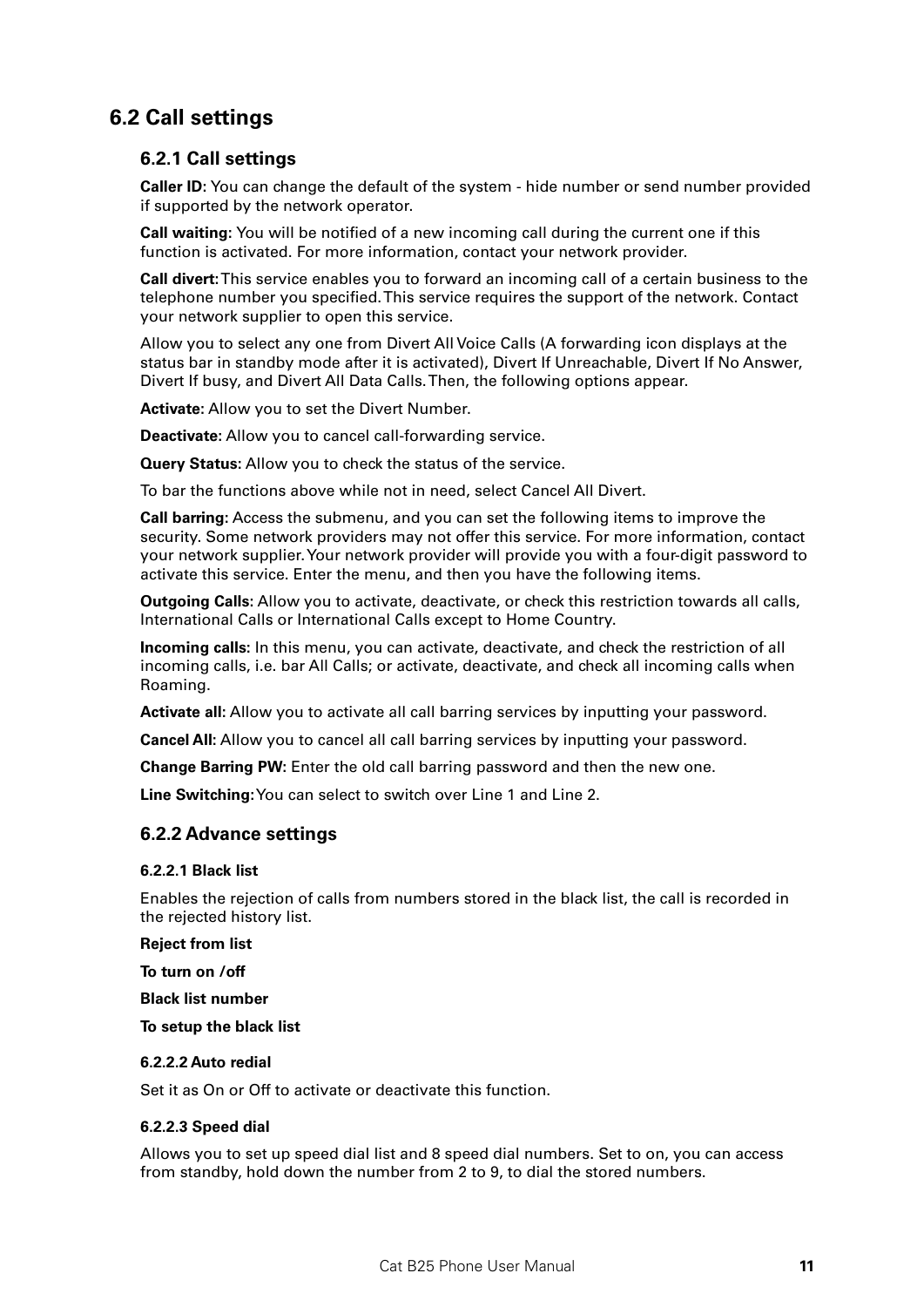#### **6.2.2.4 Background sound**

Allow you to have a setting of background sound, during a call.

#### **6.2.2.5 Call time display**

Allow you to activate or deactivate this function.

#### **6.2.2.6 Call time reminder**

This prompts you of the call duration of a certain period. Enter this menu, and you will have the following options.

**Off:** Deactivate the function.

**Single:** Input any numbers between 1 and 3000 (Unit: seconds) to set a period for the hint. **Periodic:** Input any digits between 30 and 60 (Unit: seconds) to set a cycle for the hint.

#### **6.2.2.7 Auto quick end**

Set to On or Off , and the period of 1 to 9999 seconds.

## **7 Organizer**

Allow you to use Calendar, Tasks, and Alarm clock, World clock, Note.

## **7.1 Bluetooth**

### **7.2 Calendar**

In the submenu, the screen displays the calendar for the current month and the actual date is highlighted.

To view the date, press the Up/Down/Left/Right key. The calendar information refreshes upon your selection.

### **7.3 Tasks**

Schedule a tasks list using this application. You will be reminded of your tasks according to the mode you have set.

### **7.4 Alarm**

Five alert types and power-off alarm are supported. In the alarm clock list, select one to set the following entries, On/Off, 00:00 (Time), Repeat, Snooze, and the Alert Type. The Repeat entry can be set as Once, Everyday, and Days (working days, defaulted as Monday to Friday, however, the option can be customised).FM radio can be set as the alarm clock.

## **7.5 World clock**

You can view the time around the world.

To turn on /off.

And in any interface long press ok key or press the lamp key on the left side of your handset to turn on/off it.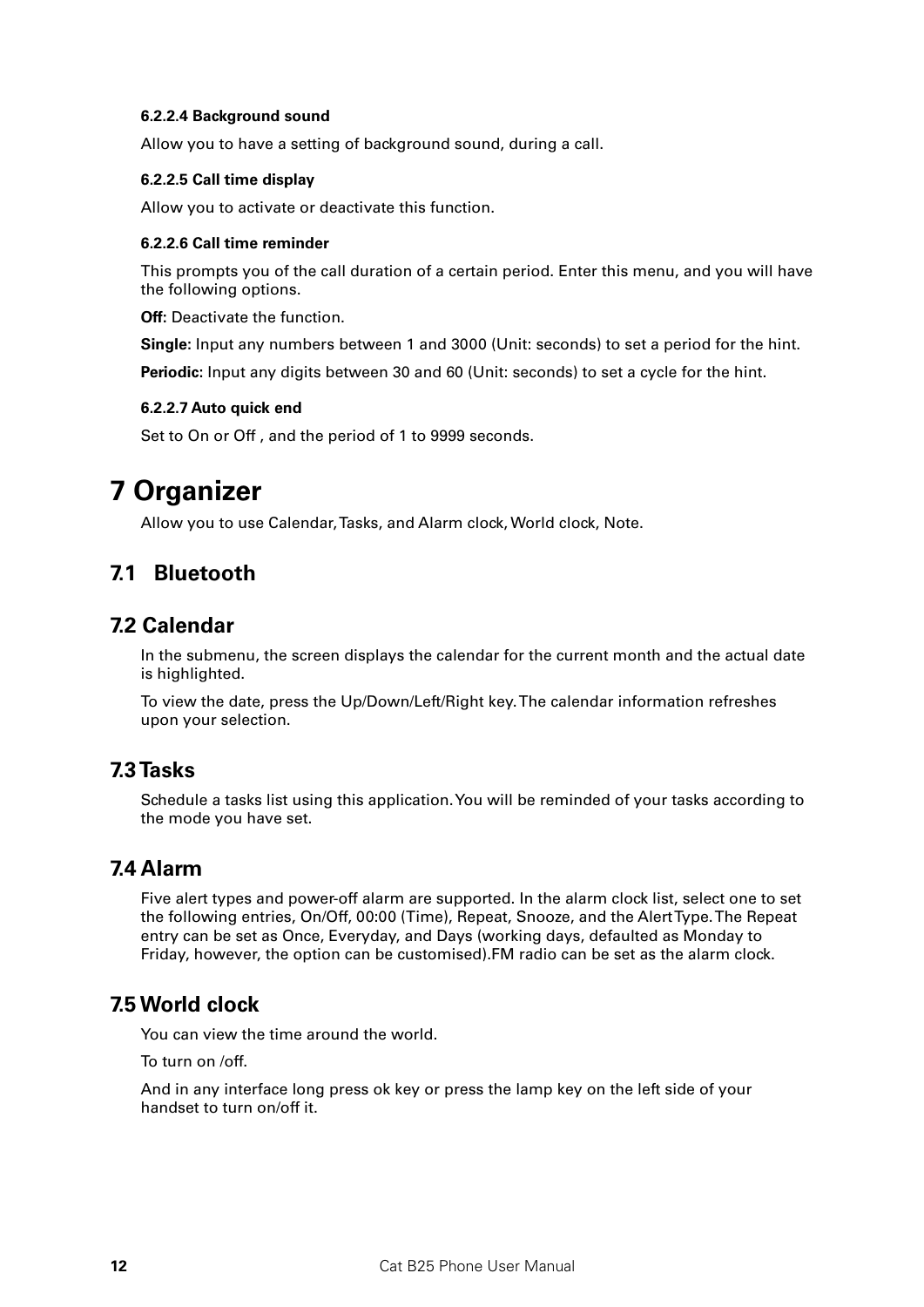## **8 Messages**

## **8.1 SMS**

## **8.2 Write message**

Access the SMS editing interface to write the text. To select an option, press Option.

**Done:** Upon finishing editing, you can select Option for the following operations: Send only, Save and send, Save, Send to many, and Send by group.

**Use templates:** In the default cursor, add the commonly used phrase.

**Insert object:** to insert a picture, animation or something to the message.

**Text Format:** to define the text format. (text size/ text style, alignment, and new paragraph)

**Insert number:** Allow you to select number from the phone book.

**Insert name:** Allow you to select name from the phone book.

**Insert bookmark:** Allow you to add bookmarks.

**Input method:** Various input methods for options.

#### **8.2.1 Inbox**

Select it to view the received messages. While viewing the message list, use the Up/Down key to select the previous or next message. To read a message, press "Ok". In this interface, press Option and you will find the following entries: Reply, Delete, Forward, Copy to Phone/ SIM, Move to Phone/SIM, Delete All, Copy all, Move all, Use Number, Use URL, chat.

#### **8.2.2 Outbox**

Select it to view the messages you save in the device or the SIM card.

While viewing the message list, press "Ok" to read details.

While reading a message, you can press "Option" to select your required operation as Send from SIM1/ SIM2, edit, Delete , Copy to Phone/SIM, Move to Phone/SIM, Delete All, Copy all, Move all, Use Number, Use URL.

#### **8.2.3 Templates**

There are several short sentences as default SMS that could be deleted or edited.

#### **8.2.4 SMS settings**

SMS should work out of the box. In the unlikely event it does not, then some settings may have to be manually input. Access the submenu to set the following items.

**Profile Settings:** Please contact your local network supplier to get the number of SMS service center. Access the submenu, and the mode list appears. The mode number varies with the different network supplier and the SIM card. Select a mode. Then, press Edit to set the Profile Name, SC address, Validity Period, and Message Type in turn.

Note:

The network operator should support Functions like the expiry date of the message, the fax, message call, and the e-mail.1

**Common Settings:** Allows you to activate or deactivate the Delivery Report and Reply Path.

**Memory Status:** Displays the occupied memory of your SIM card or device in n/m.

**Preferred Storage:** Change default location (SIM card or the device) to save your MMS.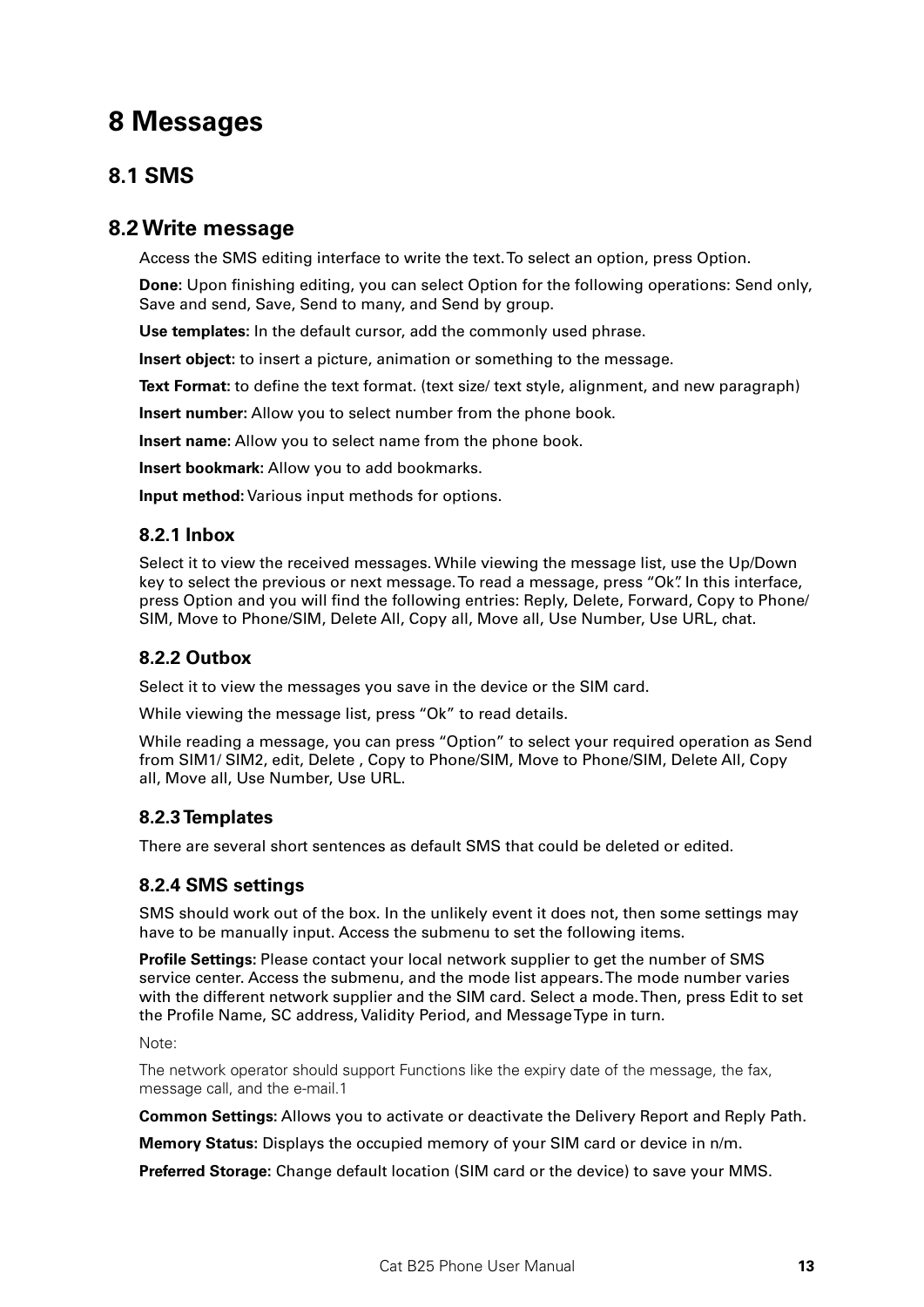## **8.3 MMS**

MMS refers to the multimedia messaging service. It is a multimedia feature, enabling you to send information of various multimedia formats like text, images, and sounds.

The network operator should support this service. Make sure whether your SIM card supports it or contact a corresponding operator before use.

If your phone supports this feature, you can send and receive multimedia messages after necessary settings.

Access the submenu of MMS, and you will find Write Message, Inbox, Outbox, Drafts, Templates, and MMS Settings.

#### **8.3.1 Write message**

Access the MMS editing interface. To add the addressee's number or Email. In addition, you can edit the subject and content. Select "Edit content" to enter into editing interface. You can do the following operation:

Add number: Allows you to add recipient's numbers.

**Add Email:** Allows you to add recipient's email.

**Edit:** Allows you to edit selected number of recipients.

**Delete:** Allows you move the current number of recipients out of the recipient list.

Access the MMS editing interface to write the text. Press "Option" to access the following interface:

**Done:** Upon finishing editing, you can select Option for the following operations: Send only, Save and Send, Save to Drafts, Save as template, Send options, and Exit.

**Input method:** Various input methods for options.

**Add picture:** Allow you to add pictures.

**Add audio:** Allow you to add voice files.

**Add video:** Allow you to add images.

**Add attachment:** Allow you to add attachment.

**Add slide before:** Allow you to add a new page in the front of the previous one.

**Add slide after:** Allow you to add a new page in the back of the previous one.

**Add bookmark text:** Allow you to add the bookmarks saved in WAP.

**Preview:** Allow you to preview multimedia message.

**Slide timing:** Allow you to set up the slide time when you preview multimedia message.

Upon finishing editing, you can select Option for the following operations: Send only, Save and Send, Save to Drafts, Save as template, Send Options and Exit.

#### **8.3.2 Inbox**

All received messages are stored in the Inbox. Allow you to perform the operations towards the current MMS, such as delete, view and so on.

#### **8.3.3 Outbox**

The Outbox saves all messages that are sent while selecting the entry Save.

#### **8.3.4 Drafts**

For messages not ready to send, they are stored in the Drafts folder, waiting to be modified and sent.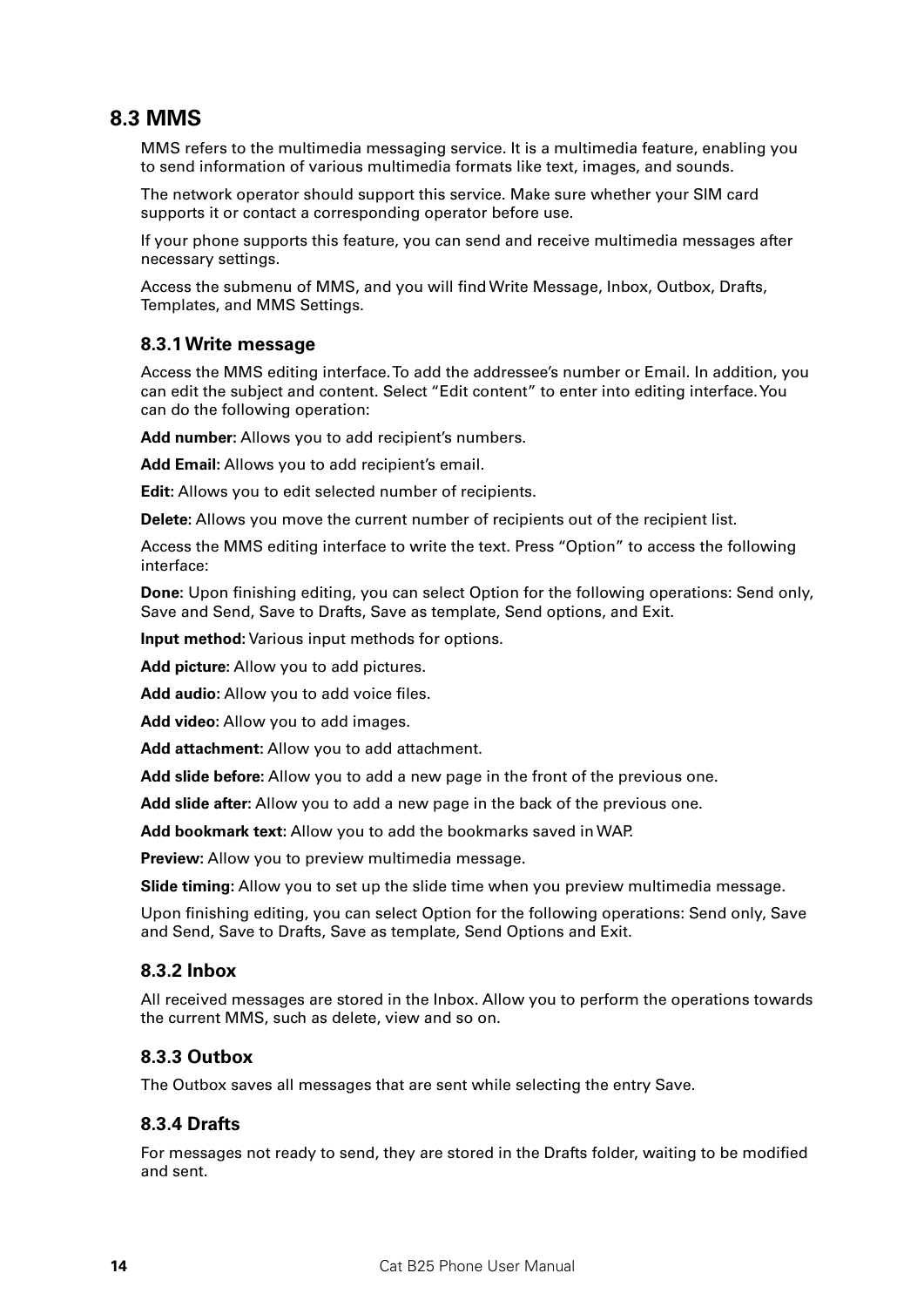#### **8.3.5 Templates**

Five multimedia messages are preset in the phone. Allows you to view and edit the message, as well as access them directly.

#### **8.3.6 MMS Settings**

**Compose:** Allow you to set the creation mode, picture resizing, best page time, auto signature, signature.

**Send:** Allow you to set the validity period, delivery report, read report, priority, slide timing, delivery time.

**Retrieve:** Allow you to set the home network, roaming, and read report and delivery report.

**Filter:** Allow you to set the options of Anonymous and other information you want to filter.

**Server profile:** to choose SIM1 or SIM2 (if dual SIM device).

**Memory Status:** Allows you to view the memory occupation.

### **8.4 Chat**

Allows you to set two rooms and establish "My nickname" and "Destn. Number". Then, you can start chatting with the other party using messages.

### **8.5 Voice mail server**

If you cannot answer a call, you can ask the other party leave a message to you via this service. Then, access the Voice Mail Server to listen to the message. The network operator should support this service. Therefore, you may need to activate before use.

### **8.6 Broadcast message**

The broadcast messages refer to the public messages sent by the operator. This service enables you to receive information relating to subjects like weather, taxi, and hospitals from the operator. For the available subject information, consult your network supplier.

## **9 File Manager**

Access the submenu, and you will find the entry of phone operating system, Phone, and Memory card (if available). On the top of the interface displays the total memory space and the remained space of the selected disc. Press "Option" to have the following operations:

**Open:** Press to list the contents and file under the menu.

**New folder:** Edit a name to create a folder.

**Rename:** Change the name of the current folder.

**Delete:** Press it to delete the current folder.

**Sort by:** Press to sort the folder and files by name, by type, by time, by size, or none (At random).Select a file. Then, press Option to display the following options.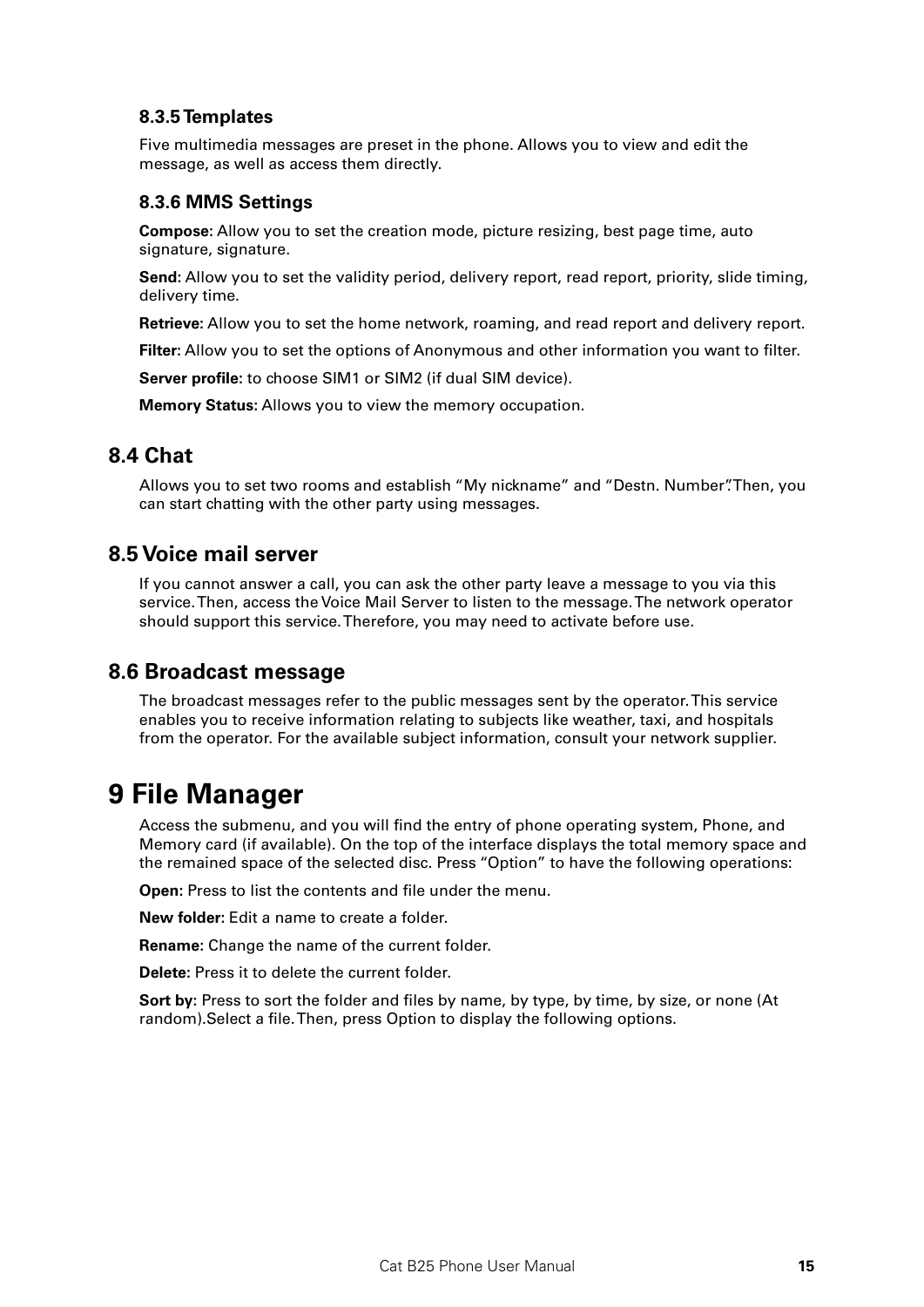## **10 Services**

Press the Left soft key to access the function menu interface. Please choose the network service and press the left soft key to access the service menu interface.

If your SIM card and the service provider support the service, you can access through mobile phone. If you want to get more information, please contact with the supplier.

## **10.1 WAP**

**Homepage:** select this menu; you can enter the default website to get the information about entertainment, movies, fashion, friends, games, etc.

**Bookmarks:** to enter the default WAP website.

**Recent pages:** to check the recently-entered websites in this menu.

**Offline pages:** to check the websites saved in this menu.

**Input address:** input the address of the website you want to surf.

**Service inbox:** to store the push messages.

**Settings:** select SIM, edit account, browser options, service message settings, clear cache, clear cookies, etc.

### **10.2 Data account**

#### **10.2.1 GSM Data**

**Account name:** the name of the account, choose edit to amend.

**Number:** the number of the account.

User name: the name of dial-in service not WAP gateway .

Password: the password of dial-in service not WAP gateway .

**Line type:** to choose line type, analogue or ISDN.

**Speed:** to choose the speed.

**Primary DNS: Primary IP address.** 

**Secondary DNS: Secondary IP address.** 

#### **10.2.2 GPRS data:**

**Account name:** the name of the account, choose edit to amend. **APN:** input APN.

**User name:** the name of dial-in service (not WAP gateway).

**Password:** the password of dial-in service (not WAP gateway).

**Auth.Type:** to choose the type of the authentication.

**Primary DNS: Primary IP address.** 

**Secondary DNS:** Secondary IP address.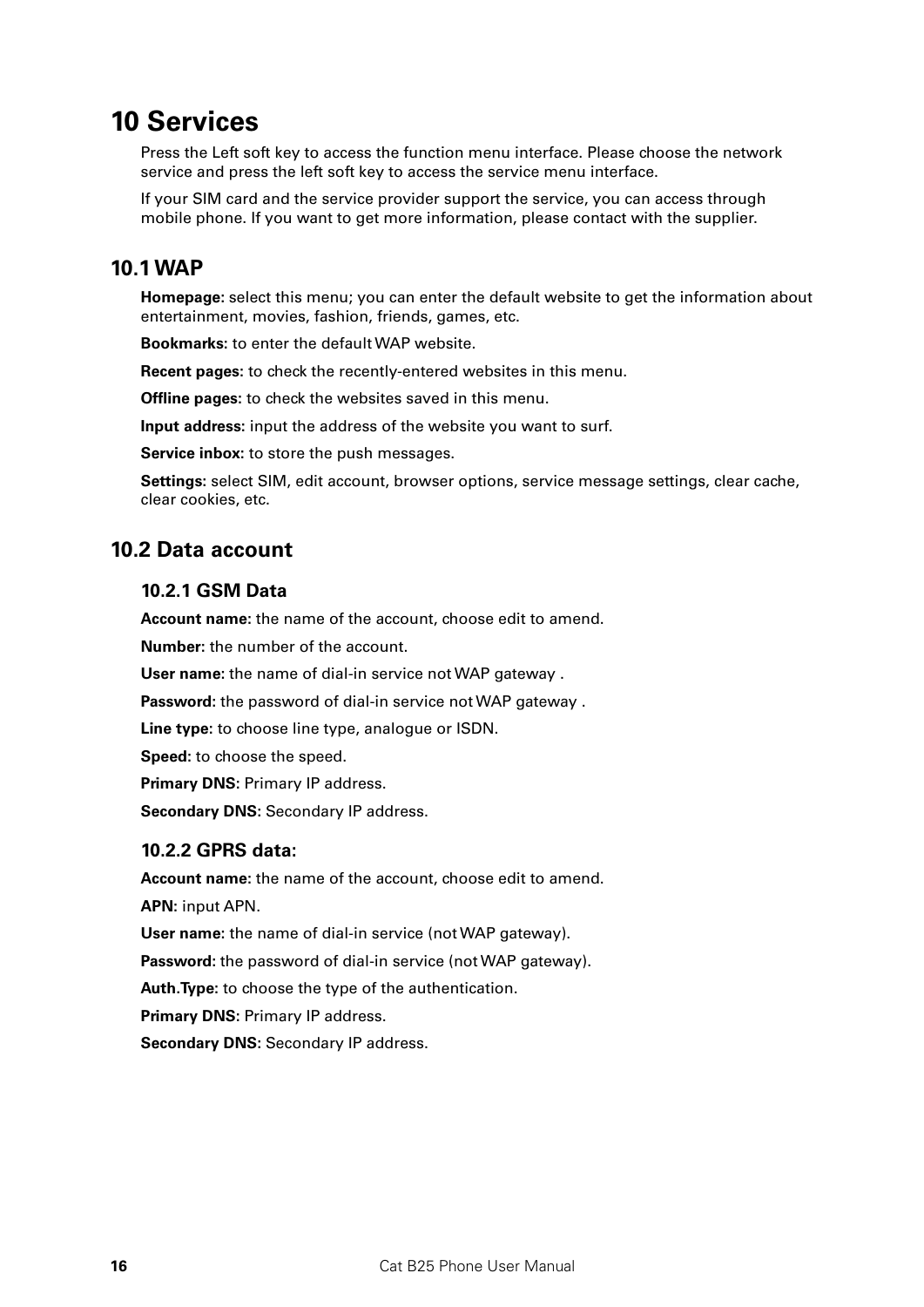## **11 User Profiles**

Several customised scene modes are provided to users, to choose the different mode for the different environment, such as General, meeting, outdoor, indoor, headset, Bluetooth type, and tone setup, volume, alert type, ring type, extra tone, answer mode. Can be customised accordingly.

## **12 Settings**

Select "Settings" in the Main Menu. Then, you can perform Phone Setup, Network Setup, Security Setup, and Restore Factory Settings etc.

## **12.1 Phone setup**

#### **12.1.1 Time and Date**

Allow you to Set home city, Time/Date, Set Format.

#### **12.1.2 Schedule Power On/Off**

Four entries are provided for you to edit. The phone can be switched on or off as you preset. Note:

If the time options are set same, they may not be activated at the same time. This may cause a conflict.

### **12.1.3 Language**

Allow you to set the display language, about 15 languages.

#### **12.1.4 Preferred Input Method**

Various input methods are provided for you to choose.

#### **12.1.5 Display setup**

You can set Wallpaper, Screen Saver, Power on Display, Power off Display, Show Date and Time, and Show Owner Number, and clock type.

#### **12.1.6 Greeting Text**

Allows you to edit the greeting displayed on the device when it is switched on.

#### **12.1.7 Dedicated key**

Customise the navigation key with shortcuts to you most used functions.

#### **12.1.8 Auto update of date and time**

Allow you to set this function as ON or OFF.

#### **12.1.9 UART setup**

Allow you to choose SIM Card

#### **12.1.10 Misc. settings**

LCD Backlight

Allow you to set the time of the LCD back light and Brightness.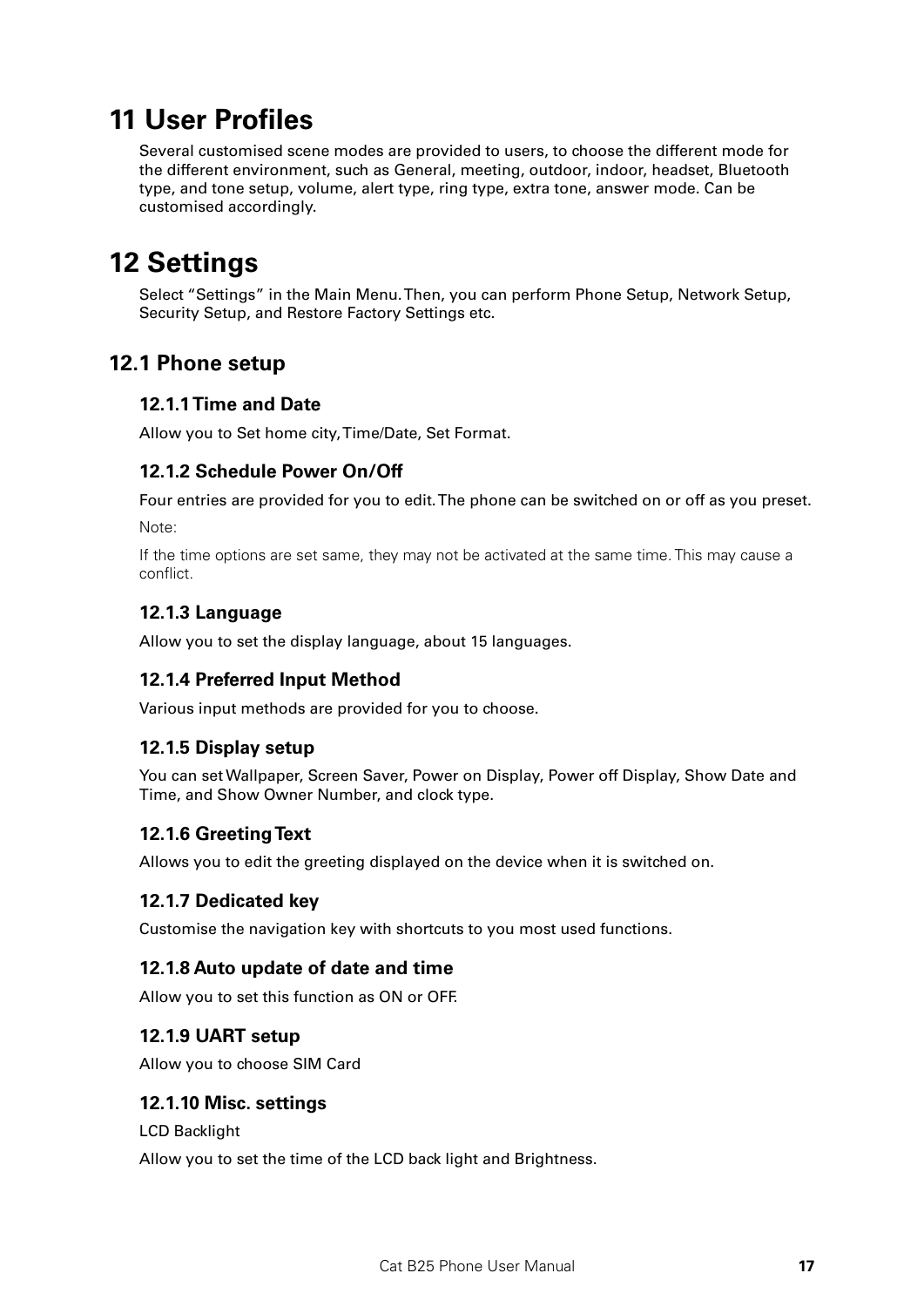## **12.2 Network Settings**

#### **12.2.1 Network selection**

For the Selection Mode, you can switch between Manual and Automatic.

User could choose SIM 1 network or SIM 2 network for setting. (Only if dual SIM device)

#### **12.2.2 Preferred networks**

Select the favorite network operator, the one displayed in default status is the local network current used in SIM card. Click options to access the following operations:

**Add from list:** To display all PLMN list, approx 223.

**New:** To add networks and priority of use.

**Change priority:** To set the priority of network.

**Delete:** Delete the favorite network used currently.

Note:

The network operator may decide whether to provide this service.

#### **12.3 Security setup**

The settings of the security options of your phone will protect your device or SIM card from unauthorised use.

#### **12.3.1 SIM security setup**

#### **12.3.2 SIM lock**

To turn SIM lock on or off.

#### **12.3.3 Fixed dial**

If supported by your SIM card, you can define select telephone numbers to dial. If this service is activated, you can only dial the telephone number in the FDN list or the number started with some numbers in front of the telephone number in the list.

Access the "Fixed dial" submenu, and you can set the following items.

**Mode:** Enter the PIN2 code to switch on or off this service.

**Fixed Dial List:** Press Ok to enter the menu of the FDN list. Press Option to Edit or Delete the number. If the list is empty, press Add to add phone numbers into the list.

Note:

The PIN2 code is required to switch on or off this service. Please contact your network supplier for the code. After it is activated, the Phone Book displays the number in the list.

### **12.3.4 Barred dial**

If supported by your SIM card, you can bar defined telephone numbers to dial. If this service is activated, the phone will be barred to dial the number you have set.

Note:

The PIN2 code is required to switch on or off this service. Please contact your network supplier for the code. In addition, the phone number you have set will not display in the Phone Book.

#### **12.3.5 Change password**

Password length for SIM must be between 4 and 8 numbers to successfully confirm the password change successfully.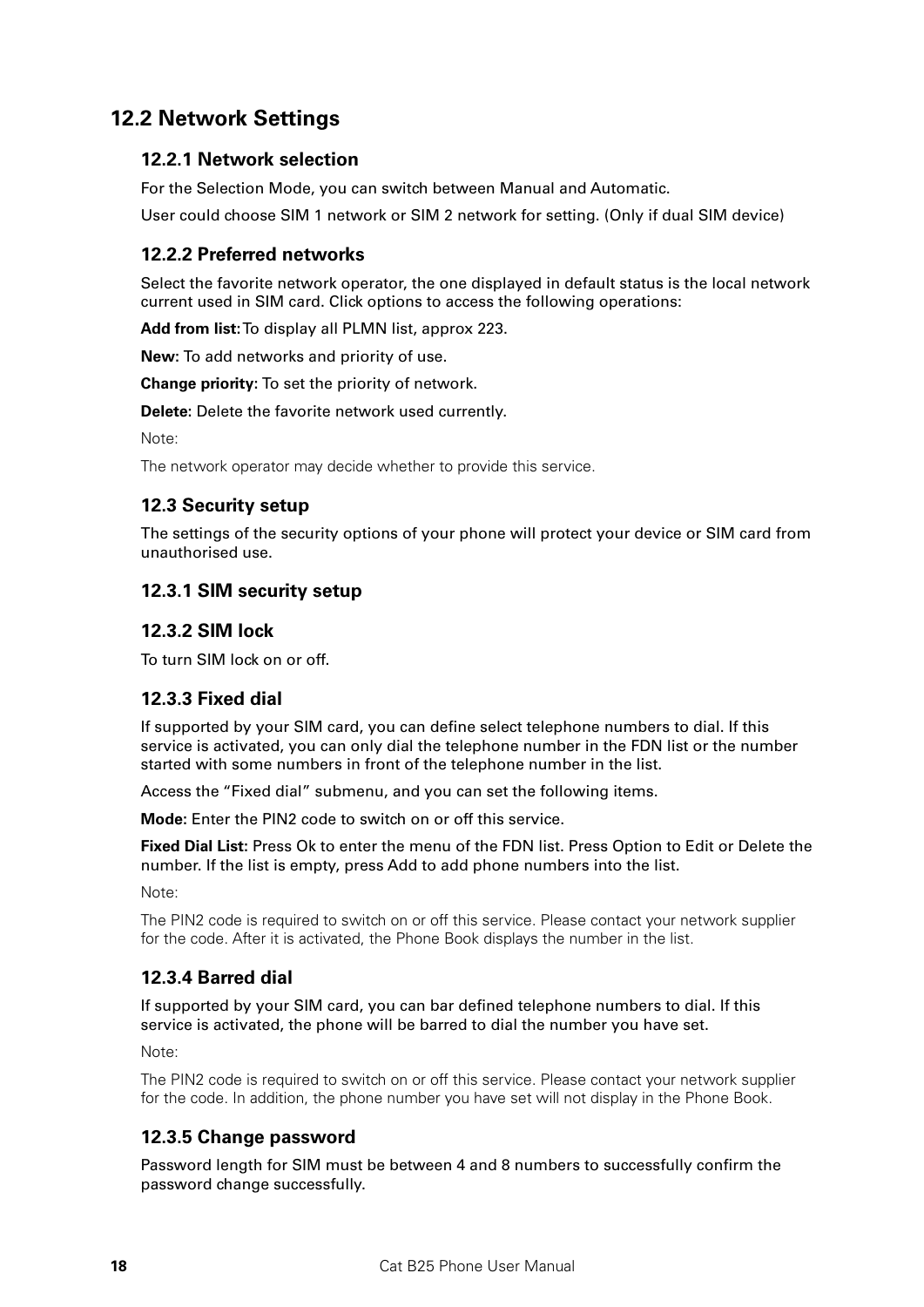#### **12.3.6 Phone lock**

Your phone can be protected against unauthorized use if stolen by using this function.

Access the submenu, and you can set the following items:

Allow you to select On and enter the Phone lock code. Next time you power on the device, a correct password is required. If the Phone lock has been activated, you can choose Off to deactivate the protection.

Note:

The Phone lock code as default is 1122.

#### **12.3.7 Auto Keyboard lock**

Allow you to choose close, 5 seconds, 30 seconds, 1 minute or 5 minutes.

In the standby screen manually lock the keyboard is defined as:

Hung up key & # key

Manually unlock is defined as:

Right soft key & # key

#### **12.3.8 Change password**

Allow you to change the phone password.

#### **12.3.9 Restore factory settings**

In this menu, enter the phone password and press Ok. Then, the settings of corresponding parameters will be restored as default.

## **13 Writing Language/Input Method**

### **13.1 Overview**

Your device supports the following input methods: English (ABC and abc), numbers, and symbols, etc.

### **13.2 Key definitions**

Ok key: In the interface of Input Method, press Ok to select your required method. While editing a message, press it to access the

"Option" submenu, and finish editing or enter the EMS menu for edit.

**Navigation key (Up/Down/Left/Right key):** Press to move the cursor or for selection.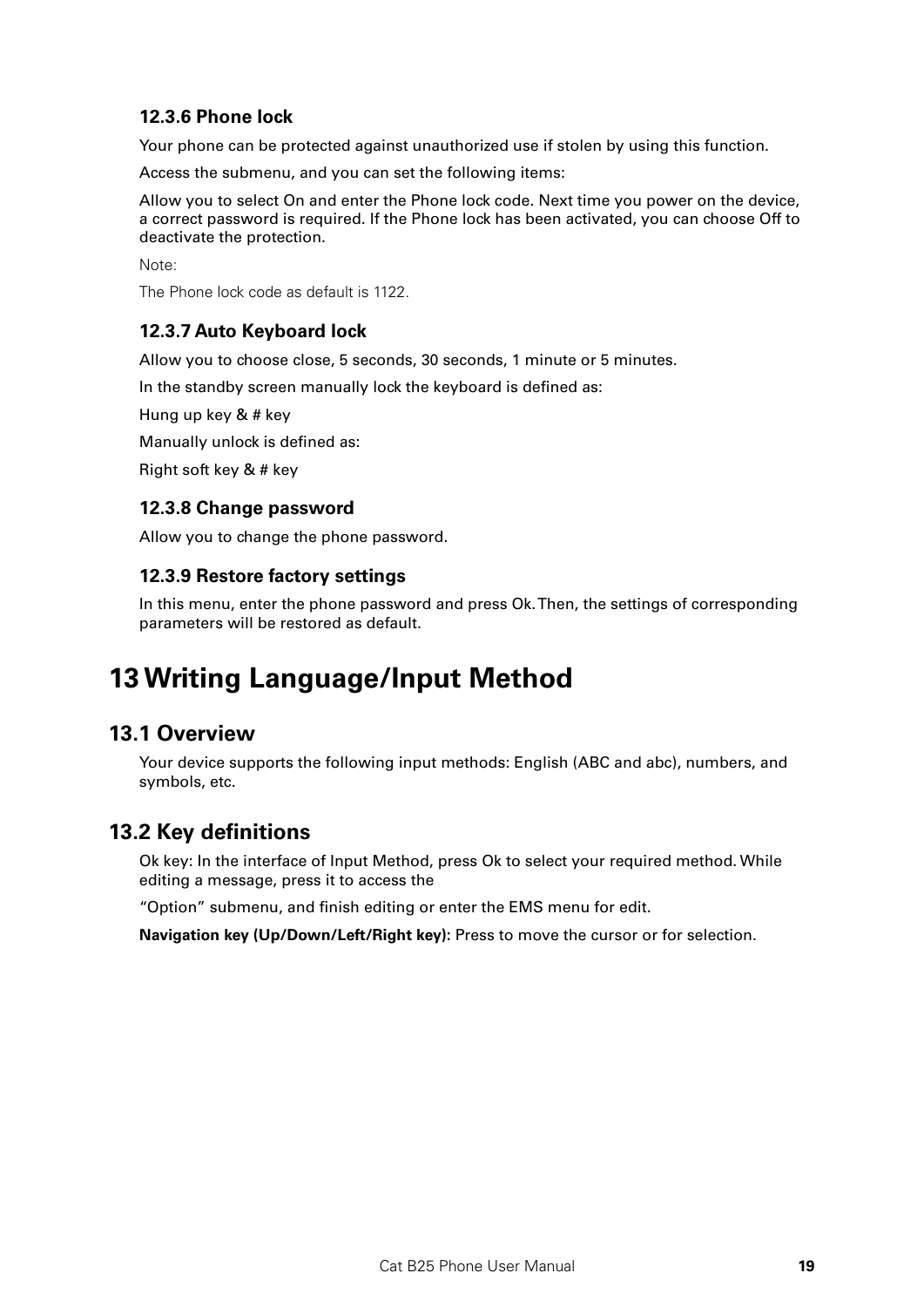## **13.3 Instructions on input method**

#### **13.3.1 e.g. English Writing Language**

For this input method, the keypad is defined as below.

For the keypad definition in English input mode, including Capital English input and Normal English input, refer to the table below. In the column of "Corresponding character or function", the mark ";" works as the division for Smart English ABC and Smart English abc.

When there is no semi-colon, it indicates that the two corresponds to the same characters:

| Key name       | <b>Corresponding character or function</b> |
|----------------|--------------------------------------------|
| Number key "0" | 0, space                                   |
| Number key "1" | Symbols                                    |
| Number key "2" | ABC2; abc2                                 |
| Number key "3" | DEF3; def3                                 |
| Number key "4" | GHI4; ghi4                                 |
| Number key "5" | JKL5; jkl5                                 |
| Number key "6" | MNO6; mno6                                 |
| Number key "7" | PQRS7; pqrs7                               |
| Number key "8" | TUV8; tuv8                                 |
| Number key "9" | WXYZ9; wxyz9                               |
| * key          | Call the symbol input box                  |
| # key          | Change the input method                    |
| Up key         | Move the cursor upward                     |
| Down key       | Move the cursor downward                   |
| Left key       | Move the cursor leftward                   |
| Right key      | Move the cursor rightward                  |
| Right soft key | <b>Back or Clear</b>                       |
| End key        | Return to the standby mode                 |

#### **13.3.1.1 Using the keypad**

For general operations, refer to the part below.

Each key allows you to input more than one character. Press a key repeatedly and fast until your required character shows.

To enter an English punctuation or special symbol, press \* key to show the special symbols input box in the English input mode, including capital mode and normal mode.

To change an input method, press # key.

To input a space in English input mode, press Number key "0" once.

To clear one input error, press the Right Soft key. To clear all, press and hold the same key.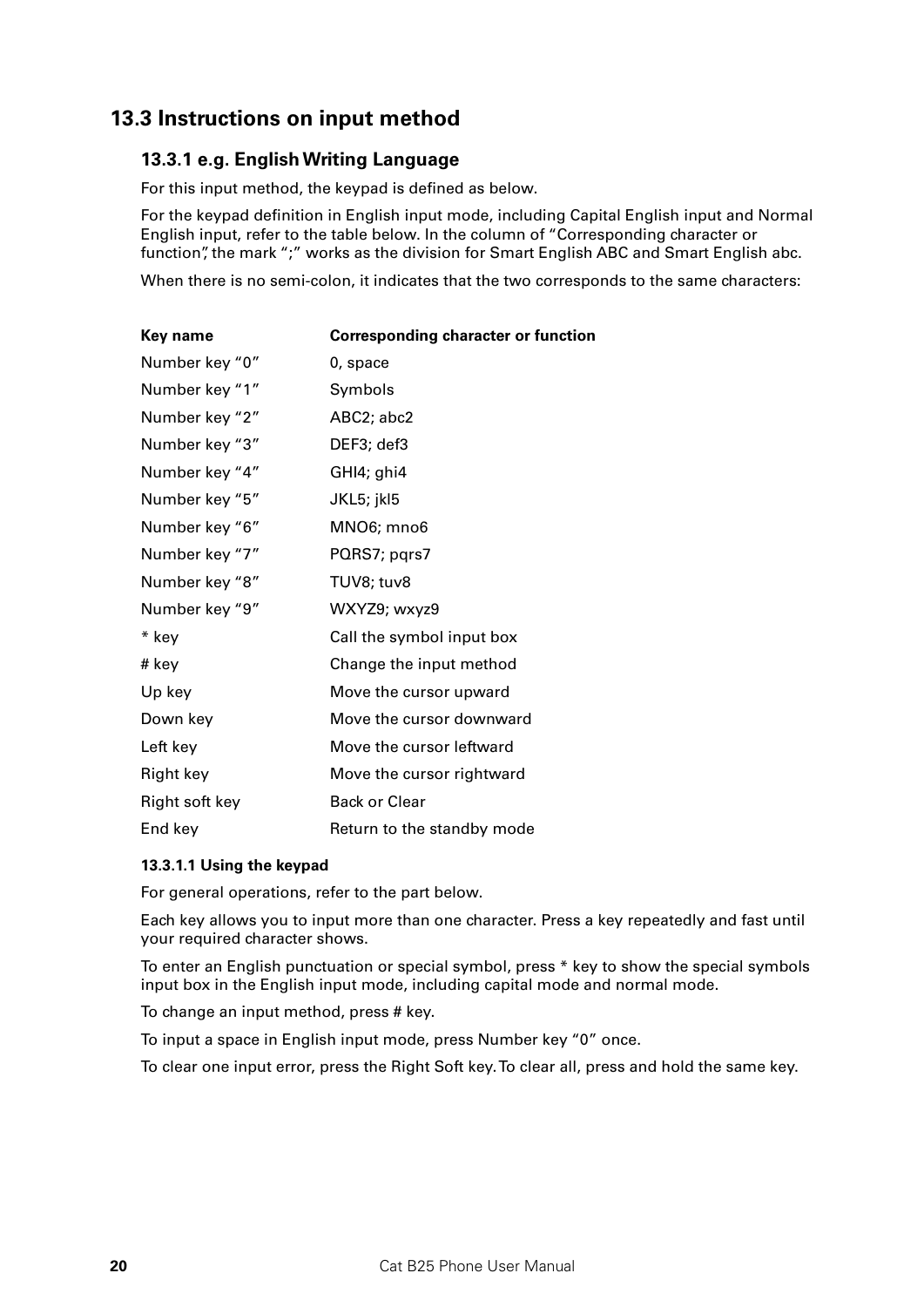## **13.3.2 Number**

Refer to the table below for key definitions in this mode. For this input method, the keypad is defined as below.

| Key name       | <b>Corresponding character or function</b> |
|----------------|--------------------------------------------|
| Number key "1" | 1                                          |
| Number key "2" | 2                                          |
| Number key "3" | 3                                          |
| Number key "4" | 4                                          |
| Number key "5" | 5                                          |
| Number key "6" | 6                                          |
| Number key "7" | 7                                          |
| Number key "8" | 8                                          |
| Number key "9" | 9                                          |
| Number key "0" | 0                                          |
| # key          | Change the input method                    |
| Up key         | Move the cursor upward                     |
| Down key       | Move the cursor downward                   |
| Left key       | Move the cursor leftward                   |
| Right key      | Move the cursor rightward                  |
| Left soft key  | Ok                                         |
| Right soft key | <b>Back or Clear</b>                       |
| End key        | Return to the standby mode                 |

## **€13.4 Using the keypad**

For general operations, refer to the part below.

- Press the Number key (0-9) to enter the corresponding number.
- To change an input method, press # key.
- • To delete wrong inputs, press the Right Soft key to select Clear. Press and hold it to delete all.

## **13.5 Symbol**

Using the keypad: To access the symbol box during editing mode, press \* key. To select your required symbol, press the navigation keys. Then, press Ok to confirm.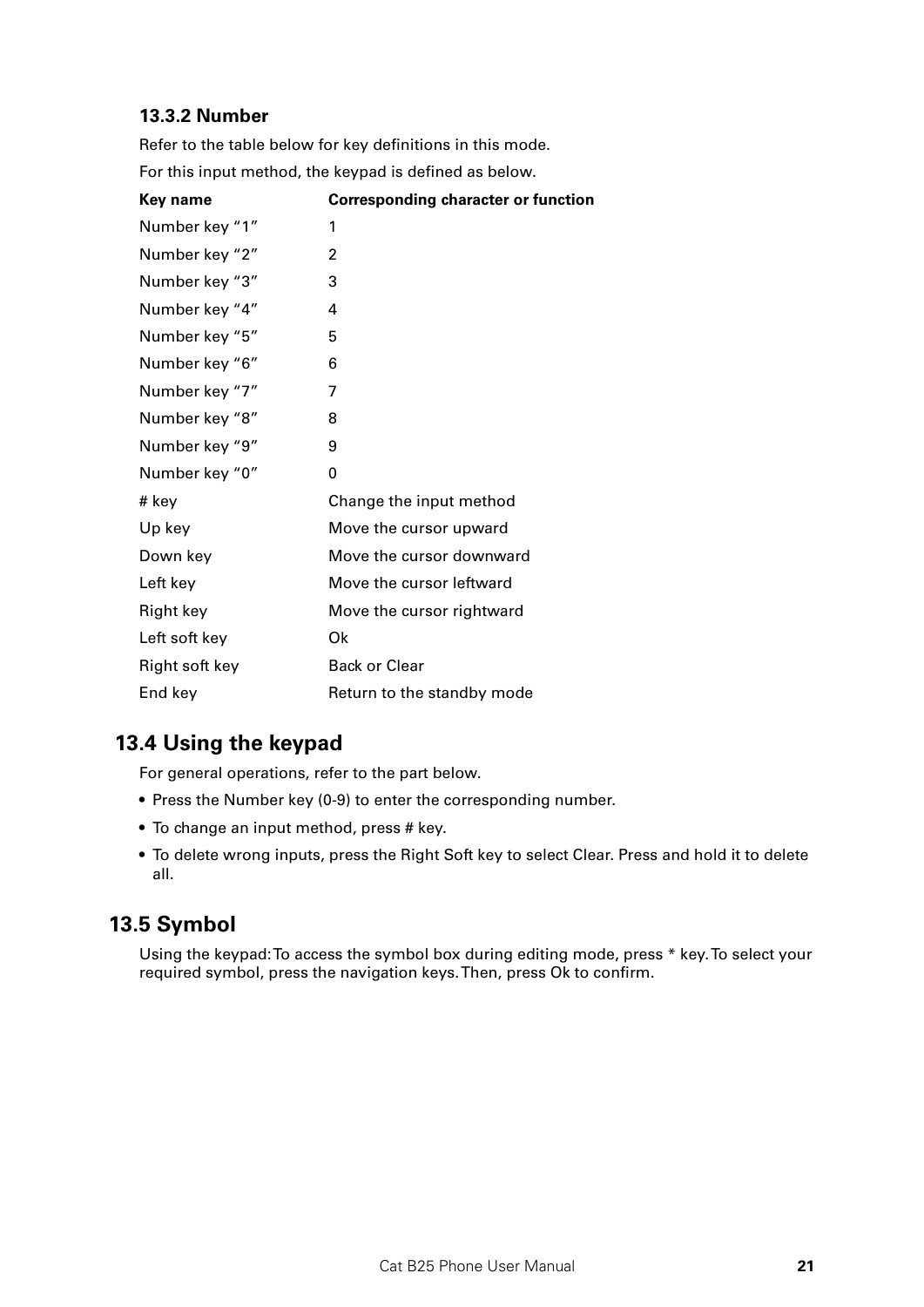## **Frequently Asked Questions**

Prior to contacting the after-sales service providers, please make the following simple inspection to save the maintenance time and expenses for you as much as possible.

| <b>Common Troubles</b>          | <b>Causes and Resolutions</b>                                                                                                                                  |
|---------------------------------|----------------------------------------------------------------------------------------------------------------------------------------------------------------|
| Cannot power on                 | Check if the pressing on the Startup Key<br>for at least more than 1 second;                                                                                   |
|                                 | Check if the battery contact, please take<br>out the battery and then re-insert and try<br>to restart:                                                         |
|                                 | Check if the battery has charge, if not,<br>please charge                                                                                                      |
| Cannot connect to network       | Signal strength is too weak, try another<br>location with better coverage;                                                                                     |
|                                 | The cell phone is out of the network<br>coverage of network service provider;                                                                                  |
|                                 | SIM card is invalid, please contact your<br>network supplier;                                                                                                  |
| It display message upon startup | Check if SIM card is installed correctly;                                                                                                                      |
|                                 | If auto lock function is enabled, please<br>input the phone password before use;                                                                               |
|                                 | If SIM lock function is enabled for every<br>startup, you must input PIN code;                                                                                 |
|                                 | Input PUK code: The phone will be<br>locked if you incorrectly enter PIN code<br>three times, you have to enter PUK code<br>provided by your network operator; |
| Poor quality of calls           | Please check if the volume is adjusted<br>properly;                                                                                                            |
|                                 | When this phone is used in the areas with<br>poor signal, e.g. near the high buildings<br>or in basements, the call quality will be<br>affected;               |
|                                 | When this cell phone is used in calling<br>intensity period, like the rush hours,<br>calling failure is caused by network<br>congestion;                       |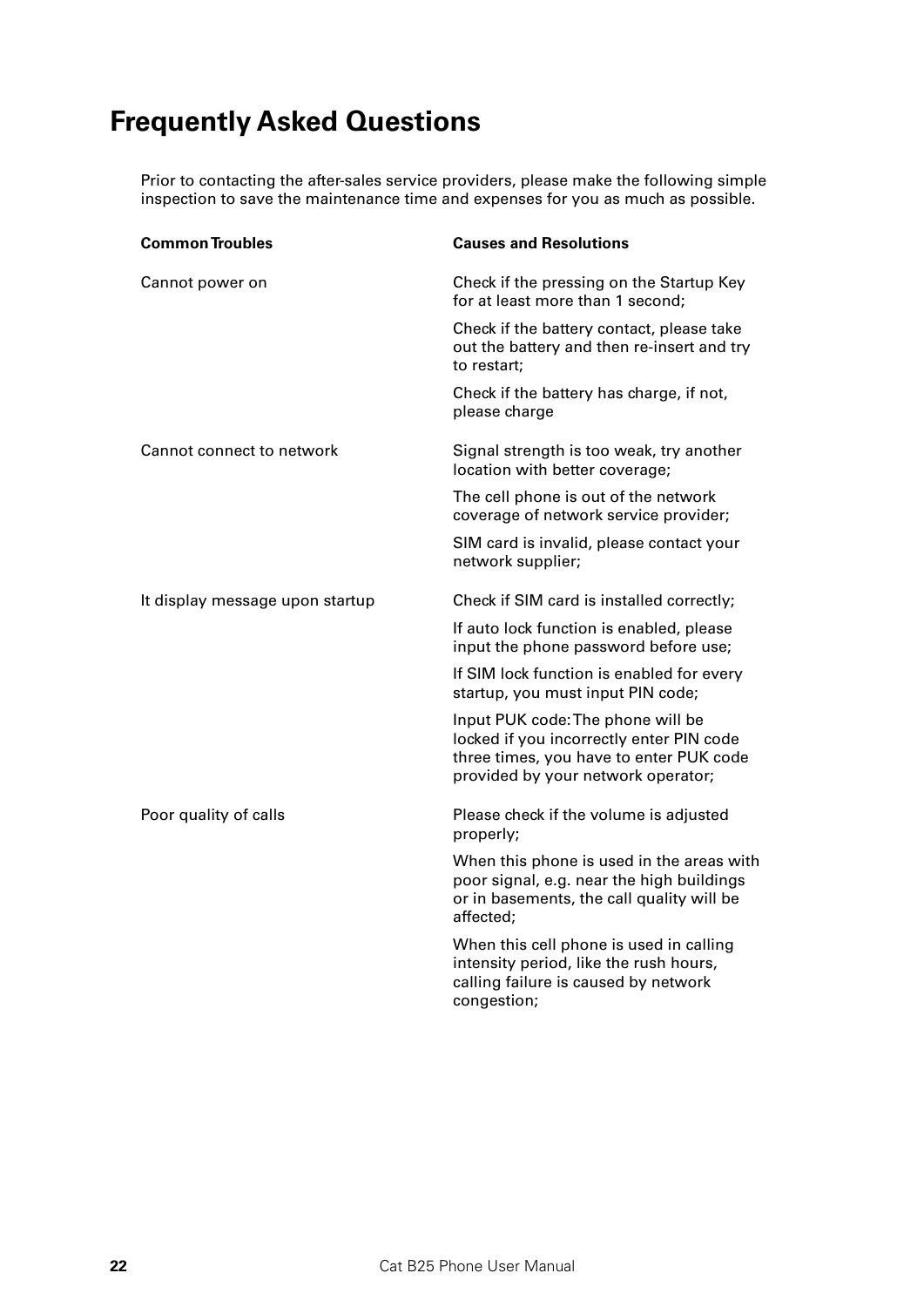| Standby time is reduced       | Standby time is related to the system<br>setting of network, maybe the phone is<br>used in an area with poor signal. Where<br>there is poor signal, the phone will<br>constantly search for base station signal<br>and battery will run down, so the standby<br>time is reduced. |
|-------------------------------|----------------------------------------------------------------------------------------------------------------------------------------------------------------------------------------------------------------------------------------------------------------------------------|
|                               | Try replacing battery if occurring in good<br>signal area.                                                                                                                                                                                                                       |
| SIM card error                | Check SIM card contacts - please use a<br>clean cloth to wipe the metal contact point<br>of SIM card;                                                                                                                                                                            |
|                               | Check SIM card is properly installed;                                                                                                                                                                                                                                            |
|                               | SIM card is damaged, please contact with<br>your network service provider.                                                                                                                                                                                                       |
| Calls cannot be dialed        | Make sure the Send key is pressed after<br>dialing number                                                                                                                                                                                                                        |
|                               | Make sure call credit is sufficient;                                                                                                                                                                                                                                             |
|                               | Please make sure if SIM card is valid;                                                                                                                                                                                                                                           |
|                               | Please make sure call barring function is<br>enabled;                                                                                                                                                                                                                            |
|                               | Make sure fixed dialing function is not<br>restricting calls;                                                                                                                                                                                                                    |
| The caller cannot contact you | Please check the phone is powered on and<br>connected to a network;                                                                                                                                                                                                              |
|                               | Make sure call credit is sufficient;                                                                                                                                                                                                                                             |
|                               | Please make sure if SIM card is valid;                                                                                                                                                                                                                                           |
|                               | Please make sure call barring function is<br>enabled;                                                                                                                                                                                                                            |
|                               | Make sure fixed dialing function is not<br>restricting calls;                                                                                                                                                                                                                    |
| Battery will not charge       | Poor contact, please check the plug<br>connection;                                                                                                                                                                                                                               |
|                               | Ensure environmental conditions within<br>temperature range -10 to 55°C                                                                                                                                                                                                          |
|                               | Battery or charger may be damaged,<br>please replace it;                                                                                                                                                                                                                         |
| Some functions cannot be set  | Wrong operation;                                                                                                                                                                                                                                                                 |
|                               | The network provider does not support<br>this function or you have not activated<br>this function.                                                                                                                                                                               |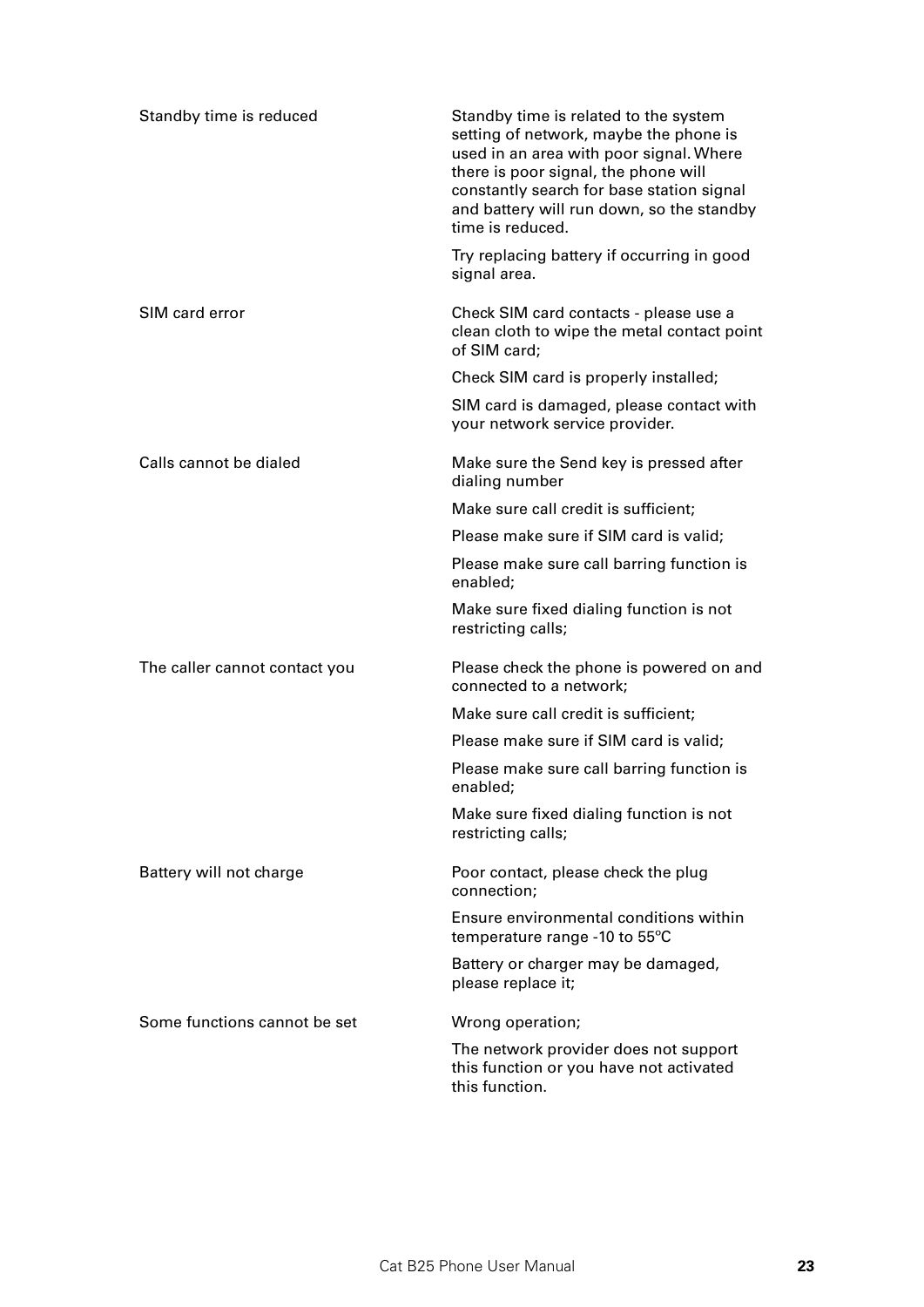## **Maintenance Guideline**

If there is a problem using the mobile phone, please contact your vendor.

## **Important Product Information Guide**

This *Important Product Information Guide* contains safety and handling for Cat B25.

Look for recycling, disposal, and other environmental information at: http://www.catphones.com/

To avoid injury, read all operating instructions and the following safety information before using Cat B25.

## **Important Safety and Handling Information**

**WARNING**: Failure to follow these safety instructions could result in fire, electric shock, or other injury or damage to Cat B25 or other property.

**General Useage:** Cat B25 has been designed to be significantly more rugged than a normal mobile phone, however it is NOT indestructible.

**Carrying and Handling Cat B25:** Cat B25 contains sensitive components Do not drop, disassemble, open, crush, bend, deform, puncture, shred, microwave, incinerate, paint, or insert foreign objects into Cat B25. Do not use Cat B25 if it has been damaged—for example, if Cat B25 is cracked, punctured, or damaged by water. The screens of Cat B25 are made of glass. This glass could break if Cat B25 is dropped on a hard surface or receives a substantial impact or is crushed, bent, or deformed. If the glass chips or cracks, do not touch or attempt to remove the broken glass. Stop using Cat B25 until the glass is replaced by a Cat B25 Authorized Service Provider. Glass cracked due to misuse or abuse is not covered under the warranty.

**Keeping the Outside of Cat B25 Clean:** Clean Cat B25 immediately if it comes into contact with any contaminants that may cause stains, such as ink, dyes, makeup, dirt, food, oils, and lotions. To clean Cat B25, unplug all cables and turn off Cat B25. Then use a soft, slightly damp, lint-free cloth. Avoid getting moisture in openings. Don't use window cleaners, household cleaners, aerosol sprays, solvents, alcohol, ammonia, or abrasives to clean Cat B25. The front screen surfaces have an oleophobic coating. To remove fingerprints, simply wipe these surfaces with a soft, lint-free cloth. The ability of this coating to repel oil will diminish over time with normal usage, and rubbing the screen with an abrasive material will further diminish its effect and may scratch the glass.

**Dust and Water:** The Cat B25 is fully tested to meet IP67 specifications. It is very important to note that all of the Cat B25 connectors, covers and battery compartment are correctly fitted and have the correct 0-rings fitted to meet the waterproof and dust specifications. Failure to ensure all connector, covers, battery compartment and O rings are correctly fitted will invalidate the warranty. In case the Cat B25 gets wet, turn off Cat B25 before cleaning, and allow it to dry thoroughly before turning it on again. Do not attempt to dry Cat B25 with an external heat source, such as a microwave oven or hair dryer.

**Repairing or Modifying Cat B25:** Never attempt to repair or modify Cat B25 yourself. Cat B25 does not contain any user-serviceable parts, except for the SIM card, SD card (if fitted), Battery and Battery Compartment door. Disassembling Cat B25, including the removal of external screws and back cover, may cause damage that is not covered under the warranty. Service should only be provided by a Cat Authorized Service Provider. If you have questions, contact a Cat B25 Authorized Service Provider.

**Charging Cat B25:** To charge Cat B25, only use the Cat B25 Connector to USB Cable or a high-power USB port on another device that is compliant with the USB 2.0 or 1.1 standard, or another Cat branded product or accessory designed to work with Cat B25, or a thirdparty accessory certified to use with Cat phones.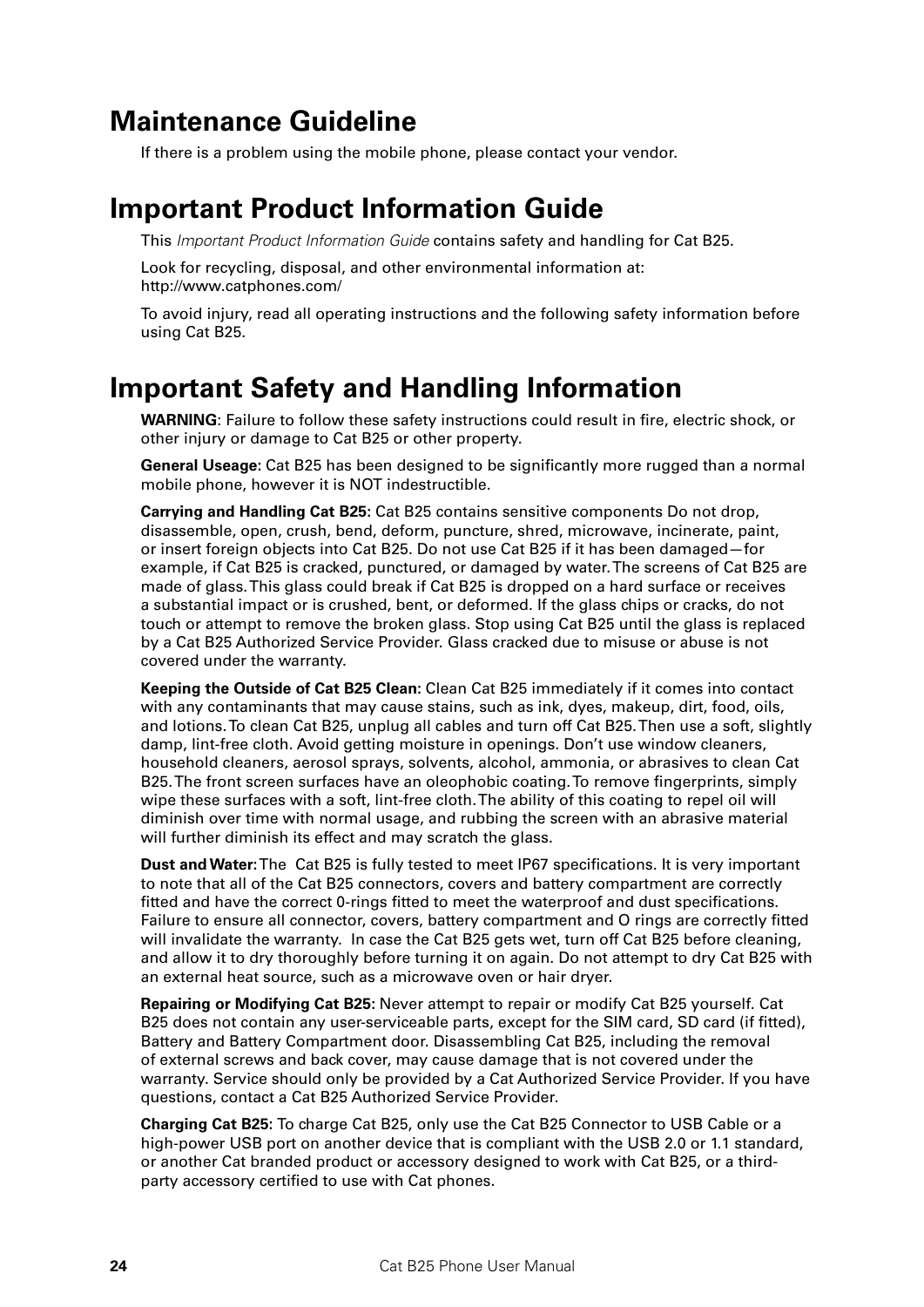Read all safety instructions for any products and accessories before using with Cat B25. Cat is not responsible for the operation of, or any damage caused by, third-party accessories or their compliance with safety and regulatory standards.

When you use the Cat B25 USB Power Adapter to charge Cat B25, make sure that the power adapter is fully assembled before you plug it into a power outlet. Then insert the Cat B25 USB Power Adapter firmly into the power outlet. Do not connect or disconnect the Cat B25 USB Power Adapter with wet hands.

The Cat B25 USB Power Adapter may become warm during normal use. Always allow adequate ventilation around the Cat B25 USB Power Adapter and use care when handling. Unplug the Cat B25 USB Power Adapter if any of the following conditions exist:

- The power cord or plug has become frayed or damaged.
- The adapter is exposed to rain, liquid, or excessive moisture.
- The adapter case has become damaged.
- You suspect the adapter needs service or repair.
- You want to clean the adapter.

**Avoiding Hearing Damage:** Permanent hearing loss may occur if the receiver, earbuds, headphones, speakerphone, or earpieces are used at high volume. Set the volume to a safe level. You can adapt over time to a higher volume of sound that may sound normal but can be damaging to your hearing. If you experience ringing in your ears or muffled speech, stop listening and have your hearing checked. The louder the volume, the less time is required before your hearing could be affected. Hearing experts suggest that to protect your hearing:

- Limit the amount of time you use the receiver, earbuds, headphones, speakerphone, or earpieces at high volume.
- Avoid turning up the volume to block out noisy surroundings.
- Turn the volume down if you can't hear people speaking near you.

For information about how to adjust volume on the Cat B25, see information elsewhere in this guide.

**Emergency Calls:** You should not rely on wireless devices for essential communications, such as medical emergencies. Use of Cat B25 to call emergency services may not work in all locations or all operating conditions. Emergency numbers and services vary by region, and sometimes an emergency call cannot be placed due to network availability or environmental interference. Some cellular networks may not accept an emergency call from Cat B25 if it does not have a SIM, if the SIM is PIN-locked, or if you have not activated your Cat B25.

**Driving and Riding Safely:** Use of Cat B25 alone or with headphones (even if used only in one ear) while driving a vehicle or riding a bicycle is not recommended and is illegal in some areas. Check and obey the laws and regulations on the use of mobile devices like Cat B25 in the areas where you drive or ride. Be careful and attentive while driving or riding a bicycle. If you decide to use Cat B25 while driving, keep in mind the following guidelines:

- **Give full attention to driving or riding and to the road.** Using a mobile device while driving or riding may be distracting. If you find it disruptive or distracting while operating any type of vehicle, riding a bicycle, or performing any activity that requires your full attention, pull off the road and park before making or answering a call.
- • **Get to know Cat B25 and its features such as Voice Control, Favourites, Recent, and Speaker**. These features help you to place your call without taking your attention off the road. See the Cat B25 User Guide for more information.
- **Use a hands-free device.** Take advantage of one of the many compatible hands-free accessories available for use with Cat B25. Use of a hands-free device may be required in some areas.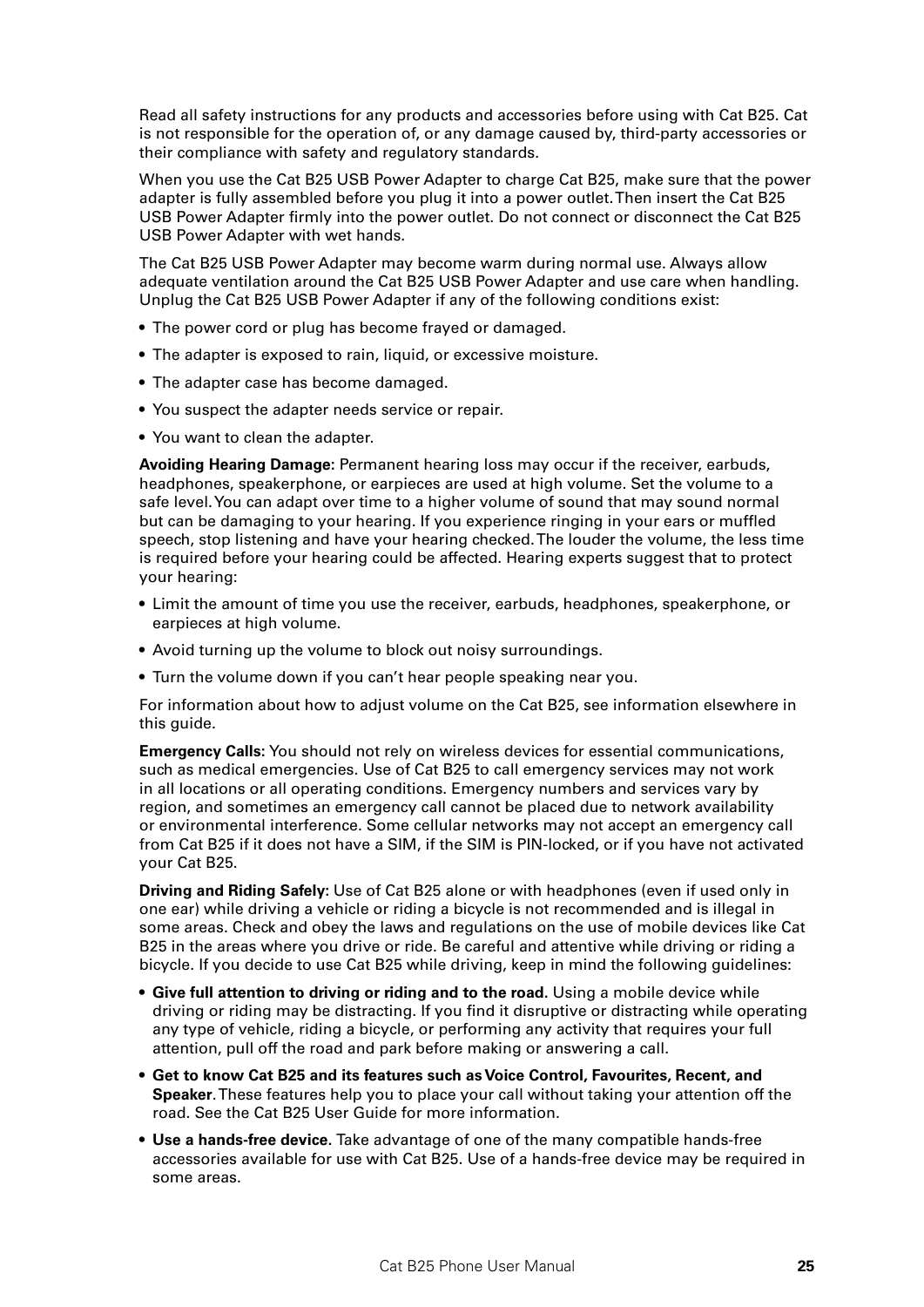- **Position Cat B25 within easy reach.** Keep your eyes on the road. If you get an incoming call at an inconvenient time, let your voicemail answer it for you.
- • **Try to plan calls when your car will be stationary.** Assess the traffic before dialing, or place calls when you are not moving or before pulling into traffic.
- • **Let the person you are speaking with know you are driving.** If necessary, suspend the call in heavy traffic or hazardous weather conditions. Driving in rain, sleet, snow, ice, fog, and even heavy traffic can be hazardous.
- • **Do not text, email, take notes, look up phone numbers, or perform any other activities that require your attention while driving.** Composing or reading texts and emails, jotting down a to-do list, or flipping through your address book takes attention away from your primary responsibility, driving safely.
- • **Do not engage in stressful or emotional conversations that may be distracting.** Make people you are talking with aware you are driving and suspend conversations that have the potential to divert your attention from the road.

**Navigating Safely:** Do not rely on Cat B25 applications that provide maps, digital compass headings, orientation information, directions, or location-based navigation to determine precise locations, proximity, orientation, distance, or direction. These applications should only be used for basic navigation assistance. Maps, directions, and location-based applications depend on data services. These data services are subject to change and may not be available in all geographic areas, resulting in maps, digital compass headings, directions or location-based information that may be unavailable, inaccurate, or incomplete.

Do not use location-based applications while performing activities that require your full attention. For important information about driving safety, see the "Driving and Riding Safely" section. Always comply with posted signs and the laws and regulations in the areas where you are using Cat B25.

**For Vehicles Equipped with an Air Bag:** An air bag inflates with great force. Do not store Cat B25 or any of its accessories in the area over the air bag or in the air bag deployment area.

**Seizures, Blackouts, and Eyestrain:** A small percentage of people may be susceptible to blackouts or seizures (even if they have never had one before) when exposed to flashing lights or light patterns such as when playing games or watching video. If you have experienced seizures or blackouts or have a family history of such occurrences, you should consult a physician before playing games (if available) or watching videos on your Cat B25. Discontinue use of Cat B25 and consult a physician if you experience headaches, blackouts, seizures, convulsion, eye or muscle twitching, loss of awareness, involuntary movement, or disorientation. To reduce risk of headaches, blackouts, seizures, and eyestrain, avoid prolonged use, hold Cat B25 some distance from your eyes, use Cat B25 in a well-lit room, and take frequent breaks.

**Choking Hazards:** Cat B25 contains small parts, which may present a choking hazard to small children. Keep Cat B25 and its accessories away from small children.

**Repetitive Motion:** When you perform repetitive activities such as typing or playing games on Cat B25, you may experience occasional discomfort in your hands, arms, shoulders, neck, or other parts of your body. Take frequent breaks and if you have discomfort during or after such use, stop use and see a physician.

**Potentially Explosive Atmospheres:** Turn off Cat B25 when in any area with a potentially explosive atmosphere. Do not charge Cat B25, and obey all signs and instructions. Sparks in such areas could cause an explosion or fire, resulting in serious injury or even death.

Areas with a potentially explosive atmosphere are often, but not always, marked clearly. Potential areas may include: fueling areas (such as gas stations); below deck on boats; fuel or chemical transfer or storage facilities; vehicles using liquefied petroleum gas (such as propane or butane); areas where the air contains chemicals or particles (such as grain, dust, or metal powders); and any other area where you would normally be advised to turn off your vehicle engine.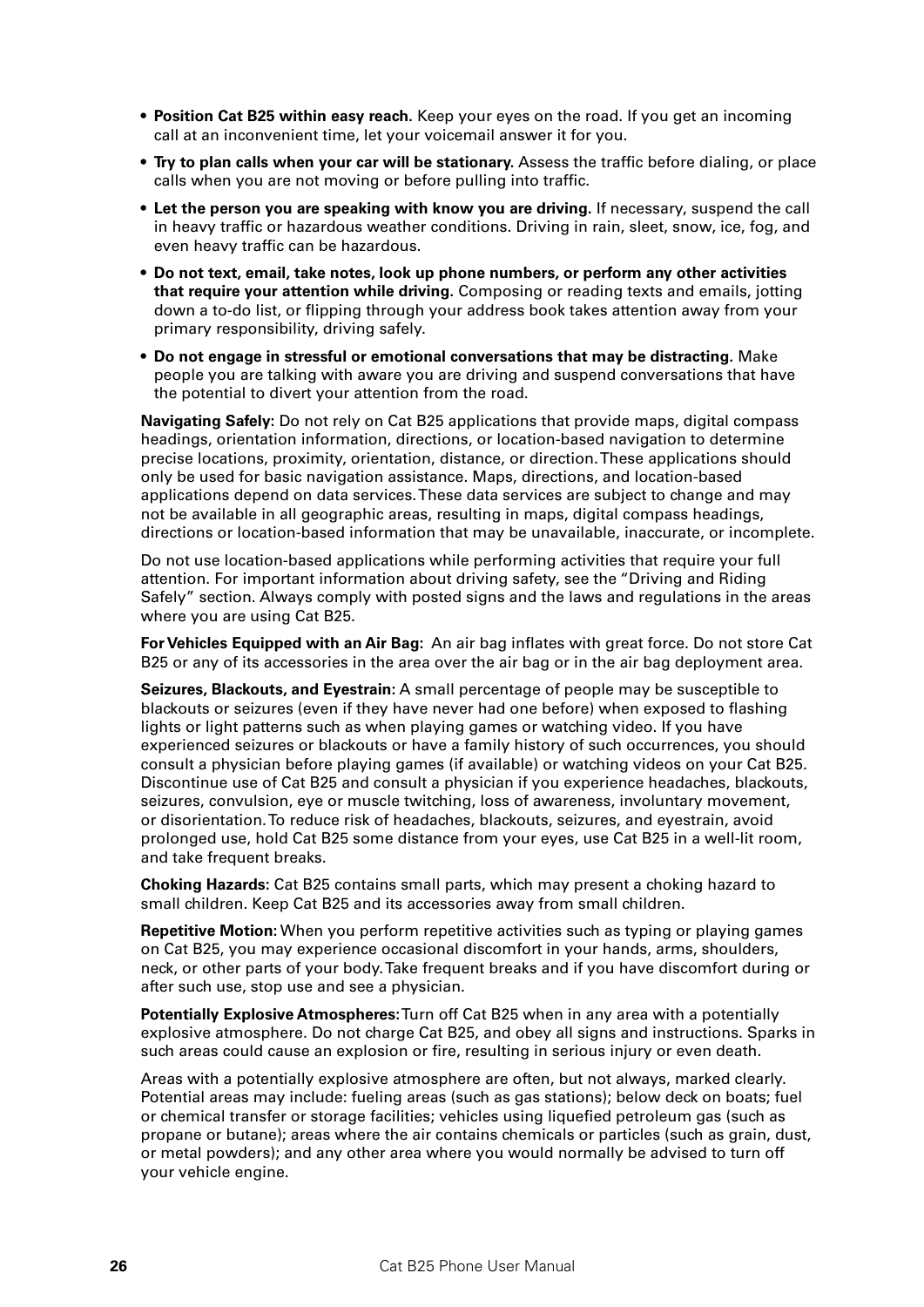**Using Connectors and Ports:** Never force a connector into a port. Check for obstructions on the port. If the connector and port don't join with reasonable ease, they probably don't match. Make sure that the connector matches the port and that you have positioned the connector correctly in relation to the port.

**Accessories and Wireless Performance:** Turning on Airplane Mode on Cat B25 may eliminate audio interference between Cat B25 and an accessory. While Airplane mode is on, you cannot make or receive calls or use features that require wireless communication. Under some conditions, certain accessories may affect Cat B25 wireless performance. Reorienting or relocating Cat B25 and the connected accessory may improve wireless performance.

**Keeping Cat B25 Within Acceptable Temperatures:** Cat B25 is designed to be operated in temperatures between  $0^{\circ}$  and  $35^{\circ}$  C ( $32^{\circ}$  to  $95^{\circ}$  F) and stored in temperatures between -20 $^{\circ}$ and  $45^{\circ}$  C (-4 $^{\circ}$  to 113 $^{\circ}$  F). Low- or high-temperature conditions might temporarily shorten battery life or cause Cat B25 to temporarily stop working properly. Leaving Cat B25 in a parked vehicle or in direct sunlight can cause Cat B25 to exceed these storage or operating temperature ranges. Avoid dramatic changes in temperature or humidity when using Cat B25 as condensation may form on or within Cat B25.

When you're using Cat B25 or charging the battery, it is normal for Cat B25 to get warm. The exterior of Cat B25 functions as a cooling surface that transfers heat from inside the unit to the cooler air outside.

**Exposure to Radio Frequency:** Energy Cat B25 contains radio transmitters and receivers. When on, Cat B25 receives and sends out radio frequency (RF) energy through its antennas. The Cat B25 cellular antenna is located at the bottom edge of Cat B25, to the left of the Home button. The Wi-Fi and Bluetooth® antenna is located at the top edge of Cat B25, to the right of the headset jack.

For optimal mobile device performance and to be sure that human exposure to RF energy does not exceed the FCC, IC, and European Union guidelines, always follow these instructions and precautions: When on a call using the built-in audio receiver in Cat B25, hold Cat B25 with the dock connector pointed down toward your shoulder to increase separation from the antenna. When using Cat B25 near your body for voice calls or for wireless data transmission over a cellular network, keep Cat B25 at least 15 mm (5/8 inch) away from the body, and only use carrying cases, belt clips, or holders that do not have metal parts and that maintain at least 15 mm (5/8 inch) separation between Cat B25 and the body.

Cat B25 is designed and manufactured to comply with the limits for exposure to RF energy set by the Federal Communications Commission (FCC) of the United States, Industry Canada (IC) of Canada, and regulating entities of Japan, the European Union, and other countries. The exposure standard employs a unit of measurement known as the specific absorption rate, or SAR. The SAR limit applicable to Cat B25 set by the FCC is 1.6 watts per kilogram (W/kg), 1.6 W/kg by Industry Canada, and 2.0 W/kg by the Council of the European Union. Tests for SAR are conducted using standard operating positions (i.e., at the ear and worn on the body) specified by these agencies, with Cat B25 transmitting at its highest certified power level in all tested frequency bands. Although SAR is determined at the highest certified power level in each frequency band, the actual SAR level of Cat B25 while in operation can be well below the maximum value because Cat B25 adjusts its cellular transmitting power based in part on proximity to the wireless network. In general, the closer you are to a cellular base station, the lower the cellular transmitting power level.

Cat B25 has been tested and meets the FCC, IC, and European Union RF exposure guidelines for cellular, Wi-Fi, and Bluetooth operation.

Cat B25's SAR measurement may exceed the FCC exposure guidelines for body-worn operation if positioned less than 15 mm (5/8 inch) from the body (e.g., when carrying Cat B25 in your pocket).

If you are still concerned about exposure to RF energy, you can further limit your exposure by limiting the amount of time using Cat B25, since time is a factor in how much exposure a person receives, and by using a hands-free device and placing more distance between your body and Cat B25, since exposure level drops off dramatically with distance.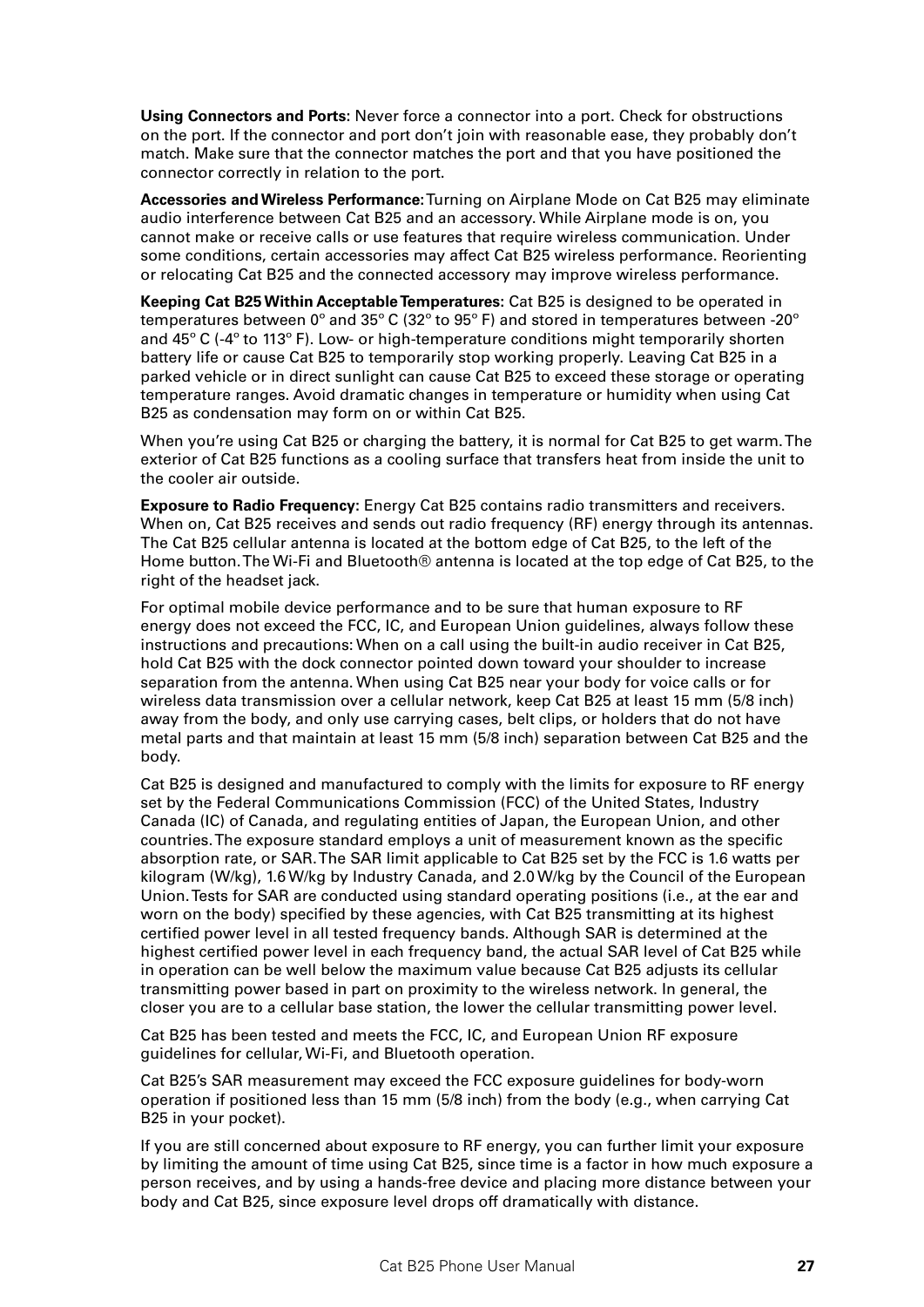**Additional Information:** For more information from the FCC about exposure to RF energy, see: www.fcc.gov/oet/rfsafety The FCC and the U.S. Food and Drug Administration (FDA) also maintain a consumer website at www.fda.gov/Radiation-EmittingProducts/ RadiationEmittingProductsandProcedures/HomeBusinessandEntertainment/CellPhones/ default.htm to address inquiries about the safety of mobile phones. Please check the website periodically for updates.

For information about the scientific research related to RF energy exposure, see the EMF Research Database maintained by the World Health Organization at: www.who.int/peh-emf/ research/database

**Radio Frequency Interference:** Radio-frequency emissions from electronic equipment can negatively affect the operation of other electronic equipment causing them to malfunction. Although Cat B25 is designed, tested, and manufactured to comply with regulations governing radio frequency emission in countries such as the United States, Canada, the European Union, and Japan, the wireless transmitters and electrical circuits in Cat B25 may cause interference in other electronic equipment. Therefore, please take the following precautions:

**Aircraft:** Use of Cat B25 may be prohibited while traveling in aircraft. For more information about using Airplane Mode to turn off the Cat B25 wireless transmitters, see the Cat B25 User Guide.

**Vehicles:** Radio frequency emissions from Cat B25 may affect electronic systems in motor vehicles. Check with the manufacturer or its representative regarding your vehicle.

**Pacemakers:** The Health Industry Manufacturers Association recommends that a minimum separation of 15 cm (6 inches) be maintained between a handheld wireless phone and a pacemaker to avoid potential interference with the pacemaker. Persons with pacemakers:

- Should always keep Cat B25 more than 15 cm (6 inches) from the pacemaker when the phone is turned on
- Should not carry Cat B25 in a breast pocket
- Should use the ear opposite the pacemaker to minimize the potential for interference

If you have any reason to suspect that interference is taking place, turn Cat B25 off immediately. (Press and hold the Sleep/Wake button until the red slider appears, then drag the slider.)

**Hearing Aids:** Cat B25 may interfere with hearing aids. If it does, consult

the hearing aid manufacturer or your physician for alternatives or remedies.

**Other Medical Devices:** If you use any other personal medical device, consult the device manufacturer or your physician to determine if it is adequately shielded from radio frequency emissions from Cat B25.

**Health Care Facilities:** Hospitals and health care facilities may use equipment that is particularly sensitive to external radio frequency emissions. Turn Cat B25 off when staff or posted signs instruct you to do so.

**Blasting Areas and Posted Facilities:** To avoid interfering with blasting operations, turn off Cat B25 when in a "blasting area" or in areas posted "Turn off two-way radio." Obey all signs and instructions.